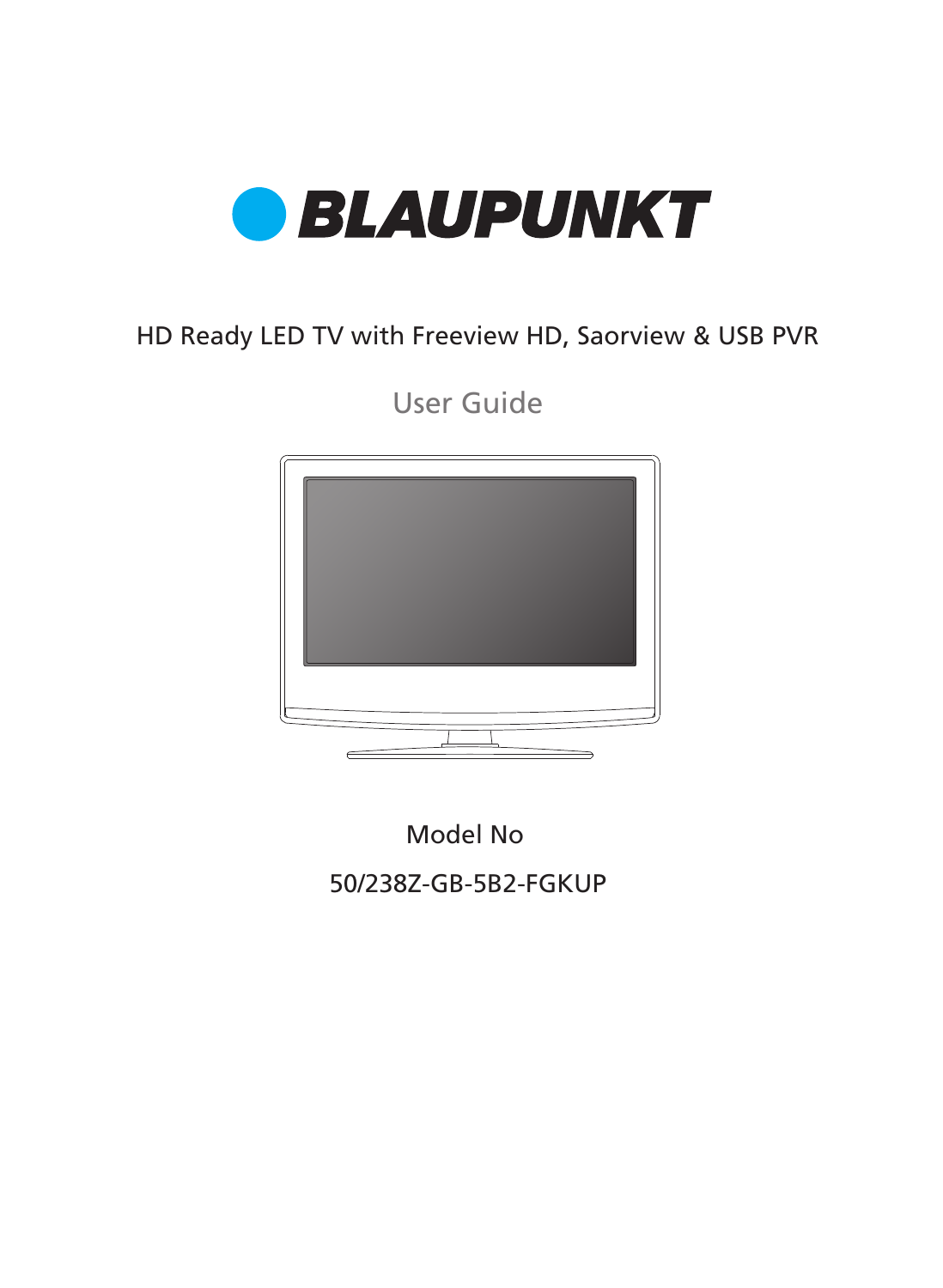## **IMPORTANT SAFETY INSTRUCTIONS**



Please read these instructions. All the safety and operating instructions should be read before the appliance is operated.

### Warnings

- To reduce the risk of fire, electric shock or damage to the television, do not expose it to dust, rain or moisture, or place any objects filled with liquids on or near the television.
- Do not place the television in a confined space. Ensure that nothing can obstruct the ventilation openings at the rear of the television.

To prevent spread of fire, keep candles or other open flames away from this product at all times



• Dispose of this television and any components including batteries in an environmentally friendly manner. If in doubt, please contact your local authority for details of recycling.

#### Safety

- For your safety, this appliance is fitted with a fused moulded 3 pin mains plug. Should the fuse need to be replaced, ensure that any replacement is of the same amperage and approved with the BSI mark.
- Never try and replace the mains plug unless you have adequate qualifications and are legally authorised to do so. In the event that a replacement Mains cable is required, contact the manufacturer for a suitable replacement.
- Never use the television if it is damaged in any way.
- Always place the television on a flat level surface avoiding anywhere which may be subject to strong vibration.
- Ensure the television is not placed on top of the power cable as the weight of the television may damage the cable and cause a safety hazard.
- Never place mobile phones, speakers or any other device which may cause magnetic or radio interference, near the television. If interference is apparent, move the device causing the interference away from the television.
- To disconnect the apparatus from the mains, please use the mains plug located on the underside/rear of the TV. The mains plug shall remain readily operable.
- When installing on a wall, ensure the TV is at least 5cm from the wall for ventilation.
- Ensure that the power switch on the unit and the mains plug are always easily accessible.

WARNING: Excessive noise when using earphones and headphones can cause loss of hearing.

#### Maintenance

- To clean this unit, wipe with a soft, dry cloth. If the surfaces are extremely dirty, use a soft cloth dipped in a soap and water solution or a weak detergent solution.
- Never use alcohol, paint thinner or benzene to clean this unit.
- Before using a chemically treated cloth, read the instructions that came with the cloth carefully.

**CAUTION:** If water or other liquid enters the television through the display panel surface, a malfunction may occur.



### Packaging

- The safest way to transport your item is in the original box/packaging - please save your packaging for this.
- You will need original box/packaging in the event of warranty/service repair or support. We are unable to carry out warranty/service if you are unable to package the item correctly.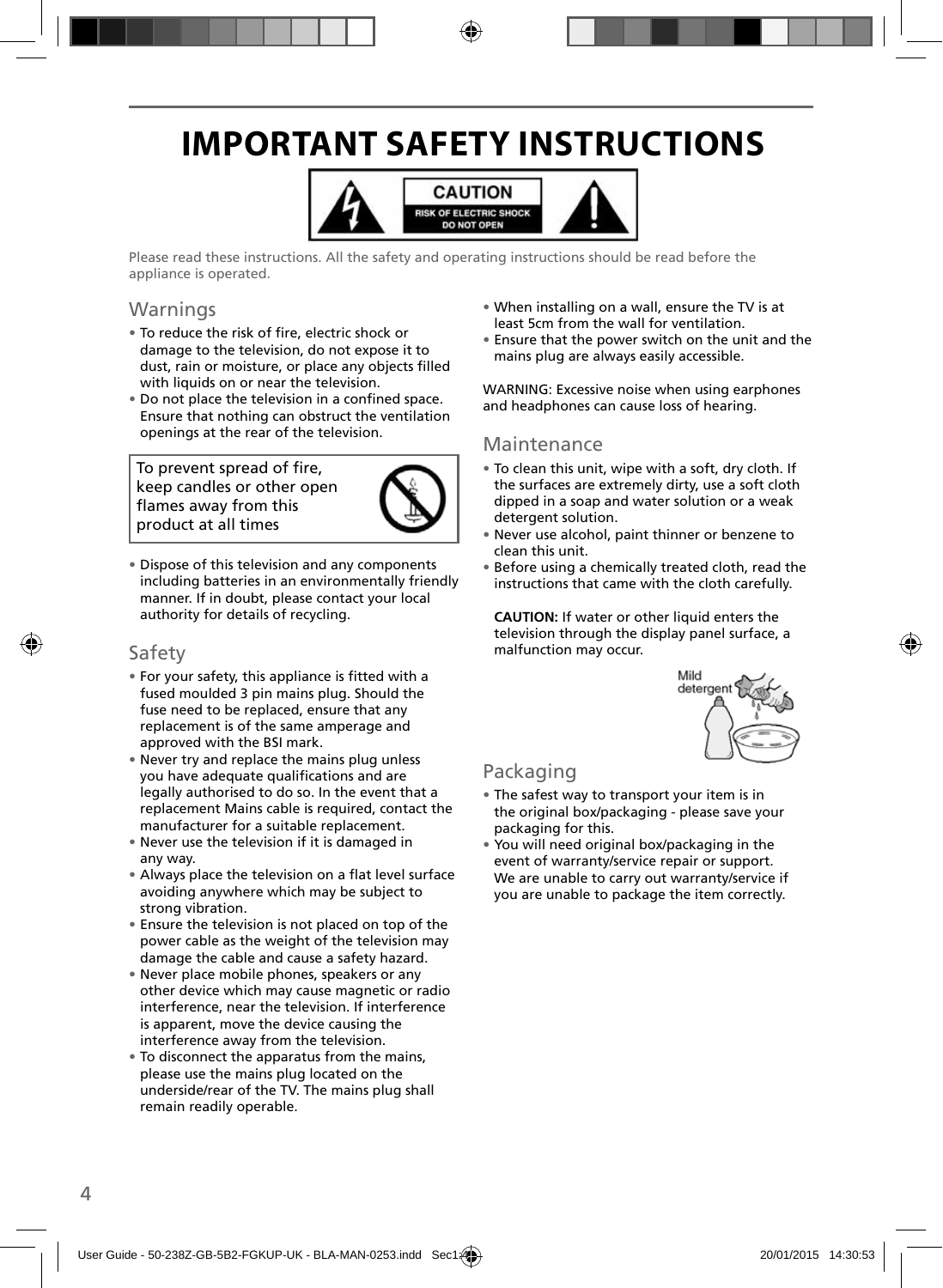## **IMPORTANT SAFETY INSTRUCTIONS**



Please read these instructions. All the safety and operating instructions should be read before the appliance is operated.

Important Information Regarding Use of Video Games, Computers, Captions or Other Fixed Image Displays

The extended use of fixed image program material can cause a permanent "shadow image" on the LCD/LED panel.

This background image is viewable on normal programs in the form of a stationary fixed image. This type of irreversible LCD/LED panel deterioration can be limited by observing the following steps:

- 1. Reduce the brightness/contrast setting to a minimum viewing level.
- 2. Do not display the fixed image for extended periods of time.
- 3. Turn the power off when not in actual use.

Examples of images that you need to watch out for are as follows (this is not an exhaustive list):

- TV Channel Logos: e.g. Shopping channel logos and pricing displays-especially if they are bright and stationary. Moving or low-contrast graphics are less likely to cause ageing of the screen.
- Time Displays
- Teletext: Do not view a stationary page for a long period of time
- TV/DVD Menus: e.g. Listings of DVD disc content
- Pause Mode: Do not leave the TV in pause mode for long periods of time, e.g. When watching DVDs or videos.

**Important** - Once 'shadow image/screen burn' occurs, it will never disappear and is not repairable under warranty.

How do I dispose of this product?

UK: Waste electrical products should not be disposed of with household waste. Separate disposal facilities exist. For your nearest facilities, please see www.recycle-more.co.uk or in store for details.

ROI: Waste electrical products should not be disposed of with household waste. Separate disposal facilities exist. Check with your Local Authority or retailer for recycling advice.

#### **Batteries**

- Do not expose batteries to high temperatures, excessive heat, prolonged sunshine or fire as this may cause leakage, explosion or ignition.
- Observe the correct polarity when inserting batteries.
- Do not use different types of batteries together or mix old and new batteries.
- Dispose of batteries in an environmentally friendly way.
- Certain regions may regulate the disposal of batteries. Please consult your local authority.



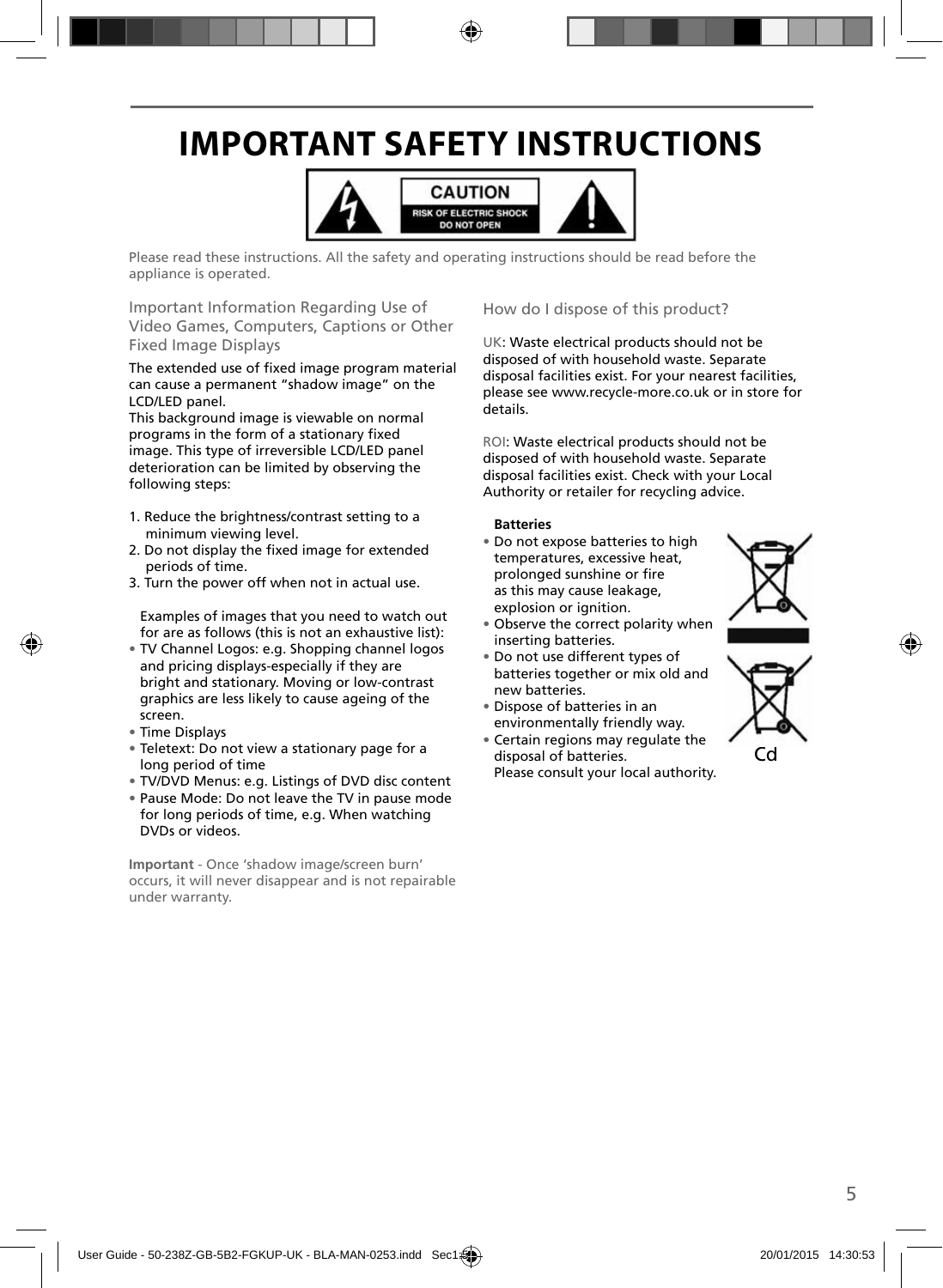## **CONTENTS**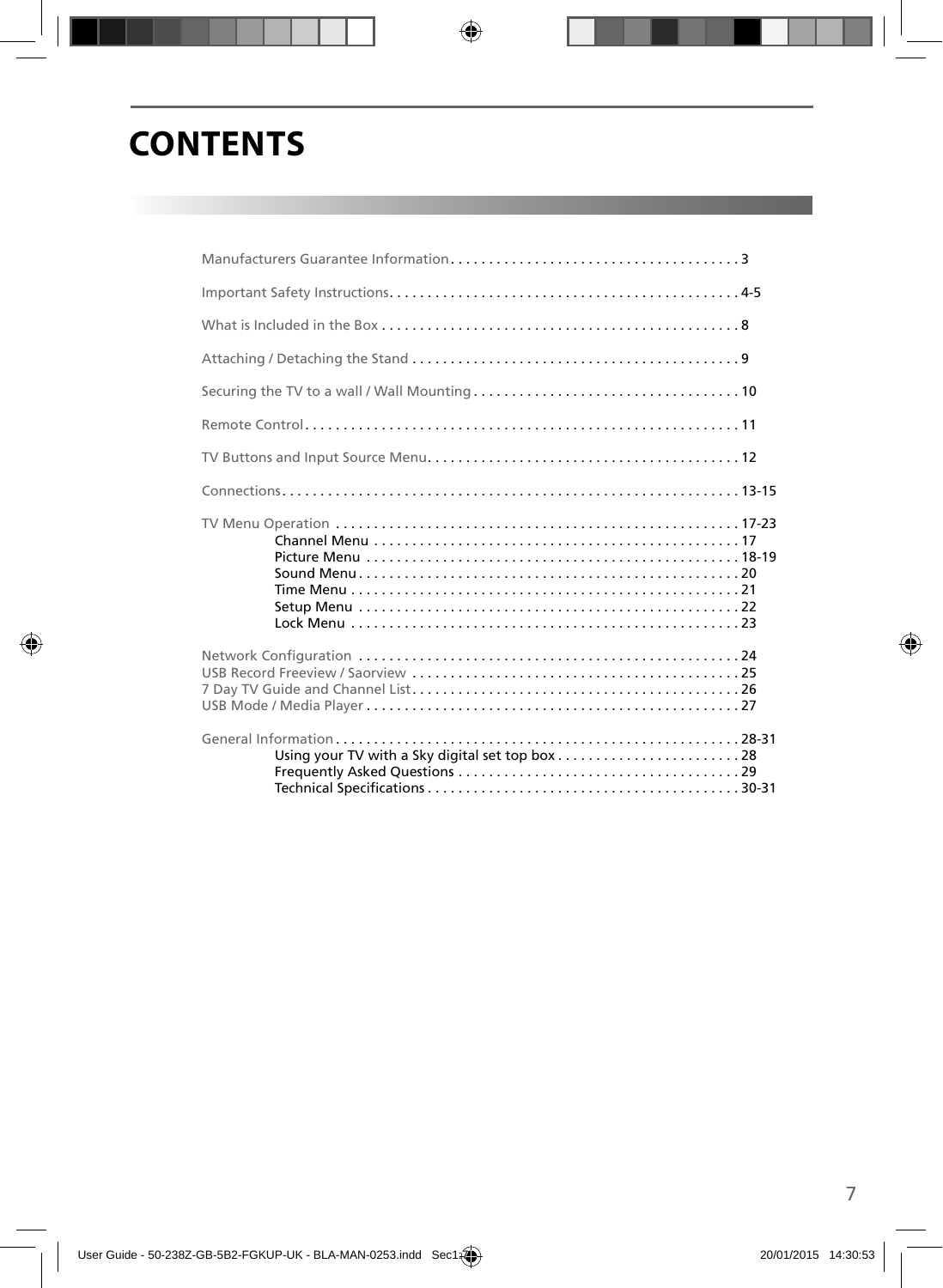## **WHAT IS INCLUDED IN THE BOX**

#### Accessories

Included with this TV are the following accessories

#### 1 x User Guide



#### 1 x Quick Start Guide

Quick Start Guide

#### 1 x TV



1 x RF Cable



#### 1 x Remote Control



2 x AAA Batteries



1 x Mini Composite / AV Cable



1 x SCART to mini-AV cable



1 x Stand Installation Pack (Includes stand base, stand neck & screws)



Please save your box/packaging. as you will need this in the event of warranty/service repair or support. We are unable to carry out warranty/service if you are unable to package it correctly. The safest way to package your item in the event of warranty/service repair is in it's original box/packaging.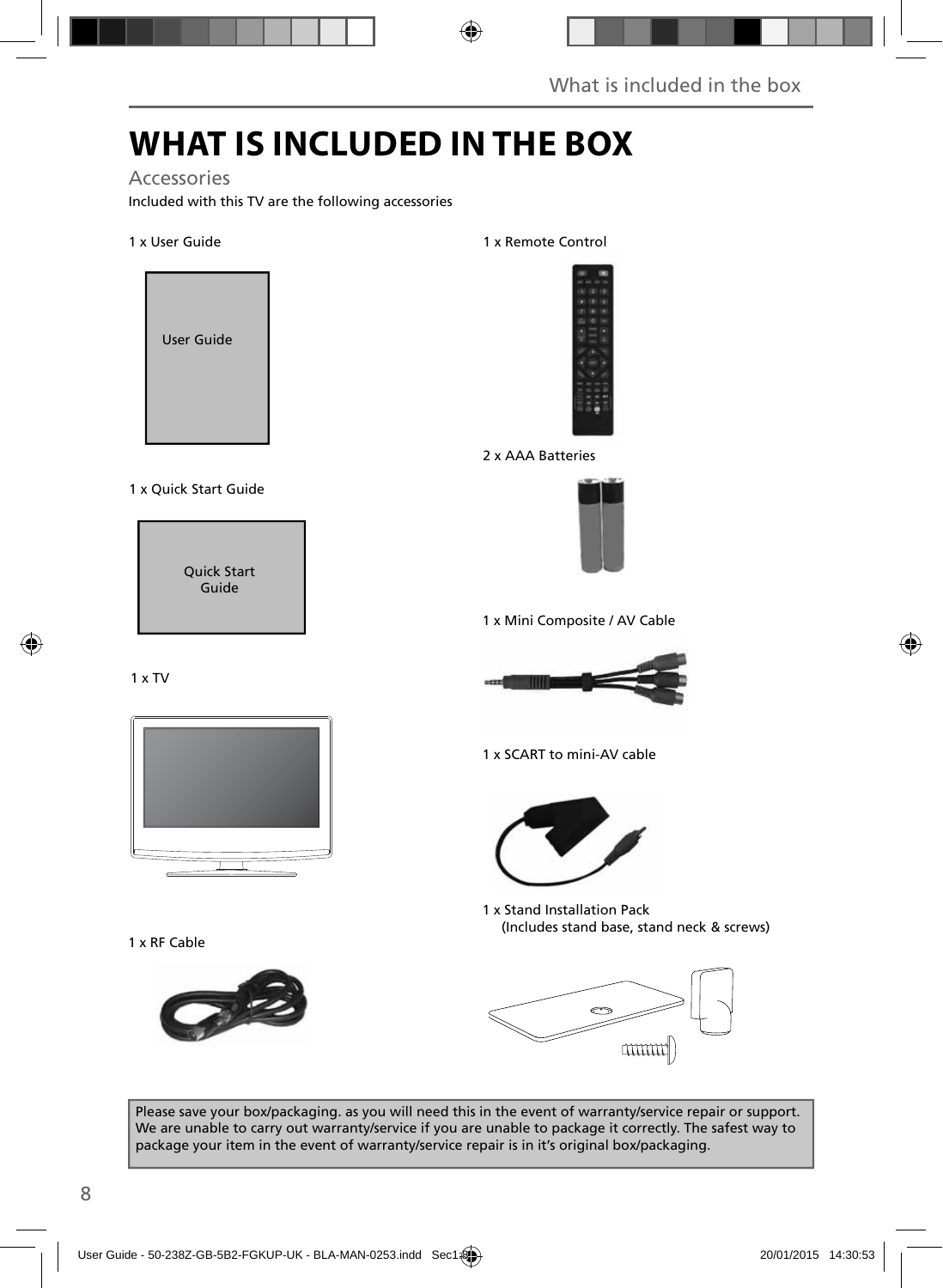# **ATTACHING/DETACHING THE STAND**

### Attaching the stand

To complete the stand installation you will require a cross head screw driver

There are two types of screws provided as shown below.



Used for attaching the stand neck to the TV (fig.1)



Used for attaching the stand base to the stand neck (fig.3)



(fig.1) Attach the stand neck to the rear of the TV set using the 4 x M(4x16) screws provided.



When securing the self-tapping screw/s into the base of the stand (on first installation) the screw/s will be naturally tight as they create a thread in the plastic of the stand neck in order to support a TV of this size.

(fig.2) Peel off the protective plastic cover then attach the stand base to the stand neck.

a) Ensure the cross head screw driver tip fits correctly into the head of the screw and that it is not too big or small.

**b)** Screw in all screws individually and partially before tightening all of the screws fully.

**c)** If they become very tight try loosening them slightly and then re-tightening them once again as this will continue the process of creating the thread for the screws.

(fig.3) Secure the base to the neck by using the 4 x ST(4x15) screws provided.

### Detaching the stand

Remove the screws highlighted then remove the stand base and neck from the rear of the TV set.

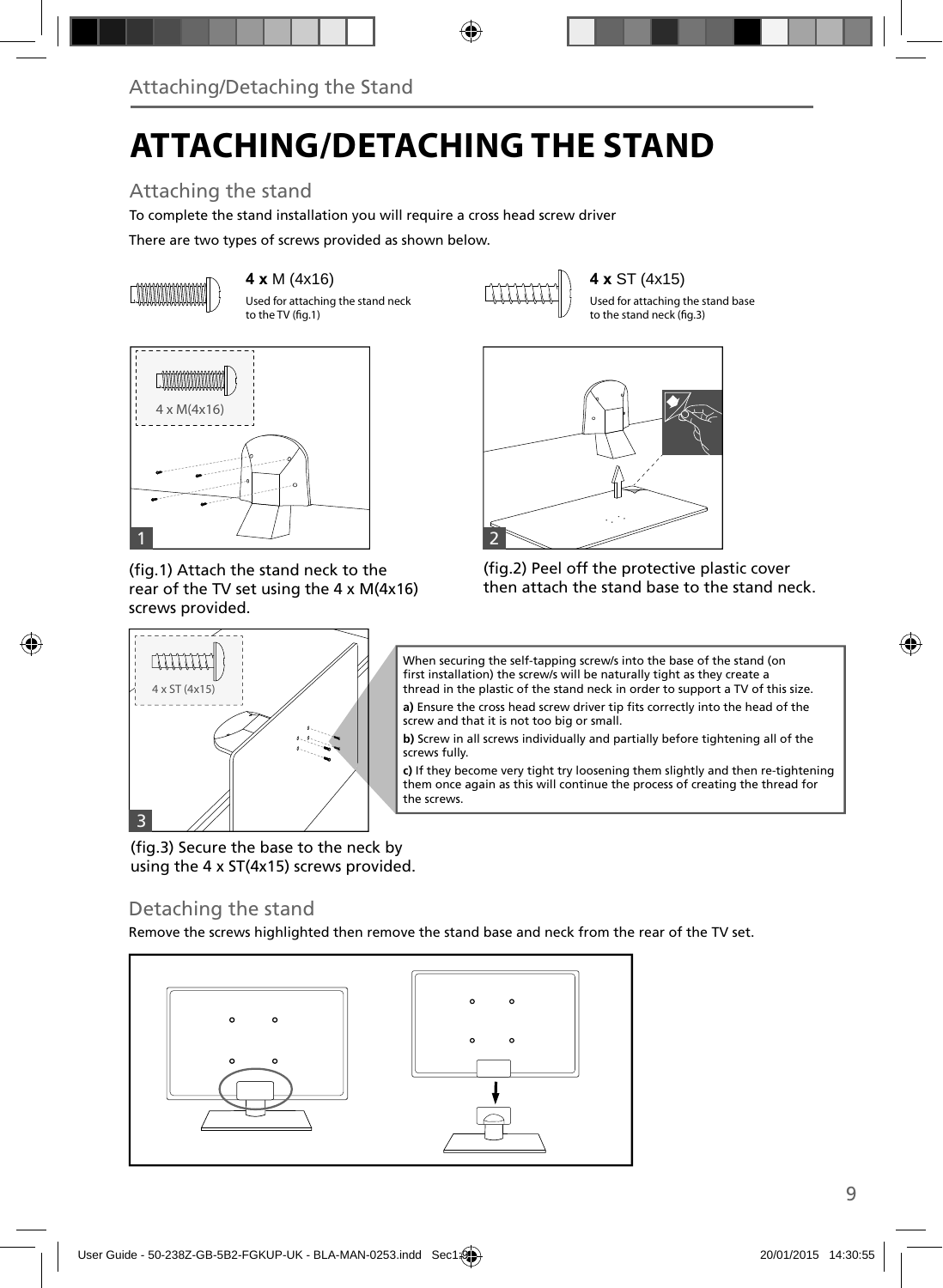# **SECURING THE TV TO A WALL**

### Securing the TV to a Wall

For maximum security in the home when using a TV with its stand anti-tip straps should be fitted. These are available from supermarket websites and other websites and are an easy, inexpensive and effective way of ensuring your TV stays safely upright. Straps are designed to be attached to the rear of the TV and then tethered to the wall or the furniture the TV is stood on.

#### Note - Please ensure that children do not climb on the TV set.

**A)** Using one or both of the top wall-mounting holes and screws (the screws are already supplied in the wall mounting holes) fasten one end of the fastening cord/s to the TV.



**B)** Secure the other end of the fastening cord/s to your wall. (you will need screws/fixings suitable for your wall type - available separately from most DIY stores).



The Royal Society for the Prevention of Accidents is urging people to take care with flat-screen televisions.

RoSPA stated in 2010 that "Toddlers are particularly at risk of pulling flat-screen televisions on to themselves. They are unsteady on their feet and are attracted by colourful television images." The risk is increased as televisions become lighter.

Wall Mounting

IMPORTANT - Before drilling any holes in the wall ensure you are not drilling where there could be any electrical wires, water or gas pipes.



1) Remove the four screws highlighted that are supplied in the wall mounting holes.

2) The wall mount can now be easily attached to the mounting holes on the rear of the TV.

For VESA wall mounting information please refer to the Technical Specification page.

For optimum viewing, if wall mounting the TV higher than eye level, the TV should be tilted downwards so that the TV's screen is 'face on'. See fig 1 and 2.



Important – If wall mounting this TV, only use the screws already provided in the wall mounting holes. Using other screws which are longer could cause irreparable damage to internal parts.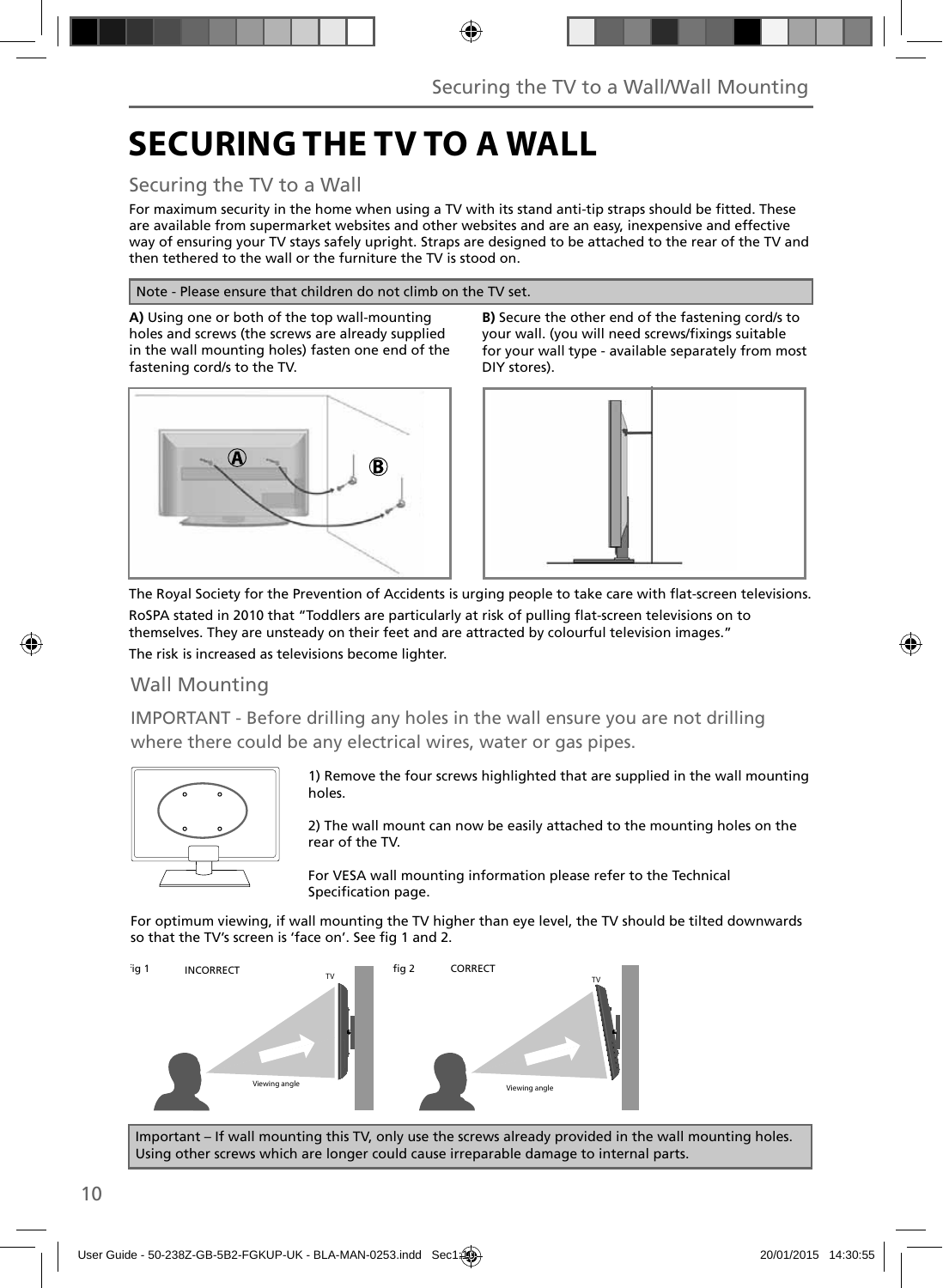## **REMOTE CONTROL**

|                          | STANDBY - Switch on TV when in standby or vice versa<br>MUTE - Mute the sound or vice versa<br>DTV - Switch to Freeview source<br>RADIO - Switch to radio whilst in Freeview source<br>USB - Switch to USB source<br>O DVD - Switch to DVD source                                                                                                                                                                                                                                                                                                                                                                            |  |
|--------------------------|------------------------------------------------------------------------------------------------------------------------------------------------------------------------------------------------------------------------------------------------------------------------------------------------------------------------------------------------------------------------------------------------------------------------------------------------------------------------------------------------------------------------------------------------------------------------------------------------------------------------------|--|
| $\mathbf{Z}$             | NUMBER BUTTONS - 0 - 9 to select a TV channel directly.<br>TV GUIDE - Opens the 7 Day TV Guide (Freeview mode)<br>$\mathbb{C}$ - To return to the previous channel viewed                                                                                                                                                                                                                                                                                                                                                                                                                                                    |  |
| 3)                       | VOL $(+/-)$ - To increase / decrease the sound level<br>P.MODE - Scrolls through picture mode options<br>S.MODE - Scrolls through sound mode options<br>FAV - To display favourites menu<br>$CH (+/-)$ - To increase or decrease the channel being watched<br>MENU - To display OSD menu<br><b>EXIT - To exit all menus</b><br>(A/V/4/M/OK) - Allows you to navigate the on-screen menus<br>and adjust the system settings to your preference<br>SOURCE - To display the input/source menu<br>INFO - Press once for now/next channel information<br>Press twice for programme information about current<br>programme         |  |
| $\left  4 \right\rangle$ | ASPECT - To switch the screen between the different picture<br>formats<br>SLEEP - Press repeatedly to cycle through the sleep options<br>AUDIO - To change the audio language (if available)<br>SUBTITLE - To switch the dialoque at the bottom of the screen<br>(on/off)<br>TEXT - To enter/exit Teletext (Analogue TV)<br>TEXT HOLD - Teletext mode - Hold current page which is<br>displayed (Analogue TV)<br>DISPLAY - To switch off the screen when listening to radio<br>TEXT/DVD ZOOM - Zoom function for Teletext and DVD<br>DIG DVD MENU/RECORD - Access the DVD root menu and USB<br>record function               |  |
| య⊙⊫                      | - To restart the current chapter<br>To advance forward to the next chapter<br><b>B</b> - To stop the playback/Eject Disc<br>(To EJECT the disc press/hold the ■/▲ button for 4 seconds)<br>$\left( \widehat{m} \right)$ - To play in fast rewind mode<br>- To play in fast forward mode<br>- To play/pause<br>DVD SETUP/REC LIST - Opens up DVD Menu or Opens the list<br>of what has been previously recorded<br>□ ⊙ > GOTO - To go to a specific chapter<br>□ ⊙ D A-B - Press once to set point, press a second time to return<br>to point<br>© ANGLE - Select different angle of DVD<br>□ ⊙ D REPEAT - To repeat playback |  |
|                          | For Models with Integrated DVD players                                                                                                                                                                                                                                                                                                                                                                                                                                                                                                                                                                                       |  |
|                          | For Models with PVR Function                                                                                                                                                                                                                                                                                                                                                                                                                                                                                                                                                                                                 |  |

For Models with USB Playback

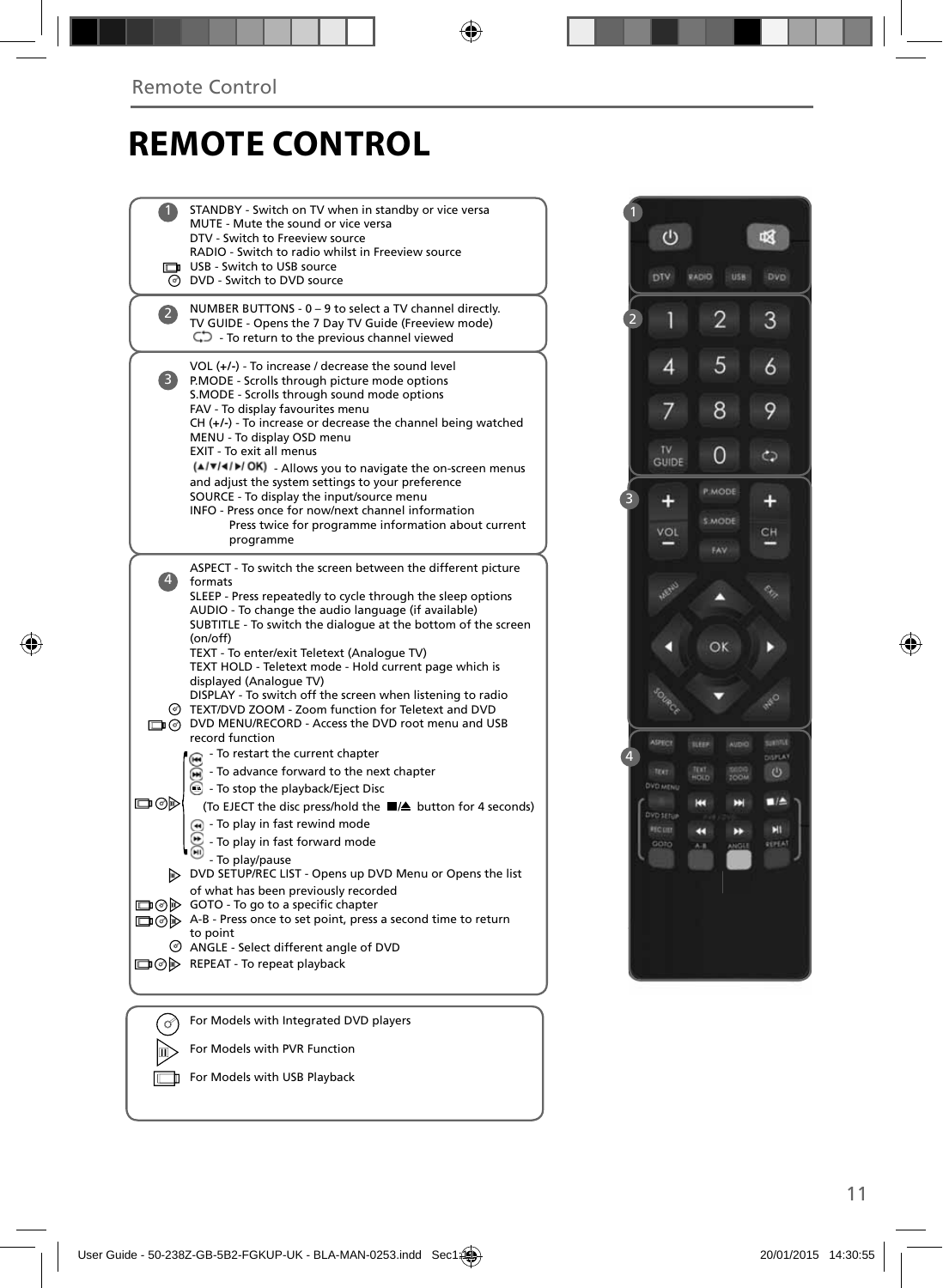# **TV BUTTONS AND INPUT SOURCE MENU**



- Displays the input source menu 1
- 2 Programme/Channel up and menu up
- Programme/Channel down and menu down 3
- 4 Volume up and menu right
- 5 Volume down and menu left
- Displays Menu/OSD 6
- 7 Standby Power On/Off

### Choosing Mode Input/Source

#### Use the source menu to switch between input/connections.

For further information on input/connections please view 'Connections' pages.

#### A) Using the buttons on the remote control:

1) Press [SOURCE] - The source menu will appear. 2) Press  $[V]$  or  $[\Lambda]$  to select the input you require. 3) Press [OK].

B) Using the buttons on the Television:

#### 1) Press [SOURCE].

2) Scroll up / down using CH+/ CH- buttons to the input/source you require. 3) Press Vol+ to change input/source to the one selected.



Example of Source menu depending on the TV model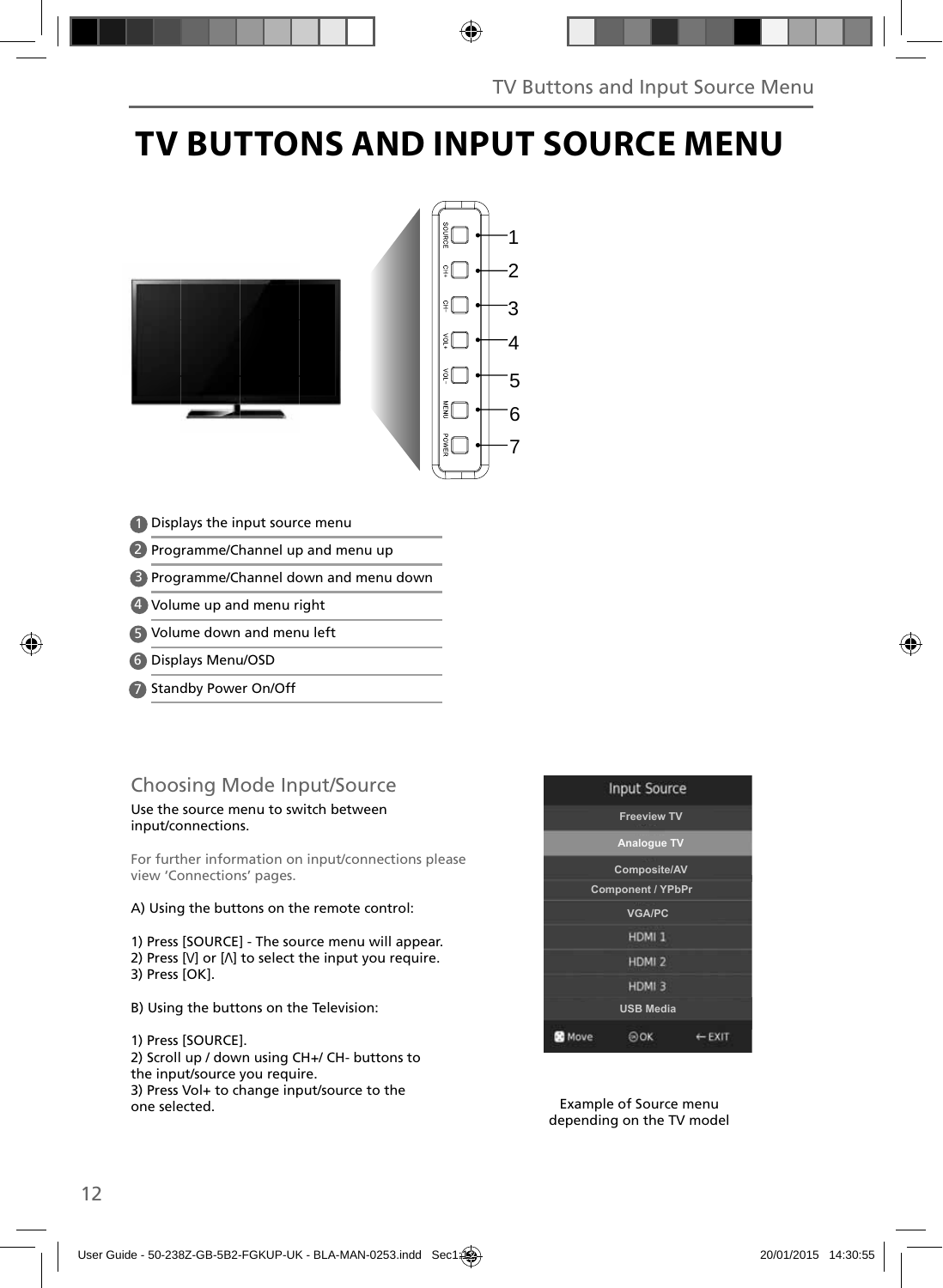# **CONNECTIONS**



| m<br>LAN | HDM 1 | HDM <sub>2</sub> | ◚<br>رب<br>Y | ⋒<br>◡<br><b>P</b> b | $\circledcirc$<br>Pr | O<br>VGA/PC(Audio in) | (∷∷:) ⊙ <br>O<br><b>VGA/PC IN</b> |
|----------|-------|------------------|--------------|----------------------|----------------------|-----------------------|-----------------------------------|
| ∡≞≖      |       |                  |              |                      |                      |                       |                                   |

| ⊚<br>RF IN | HDM 3 | <b>CICARDIN</b> | AV IN | USB | ٥<br>↷<br><b>EARPHONE</b> | Digital Audio<br>Output |  |
|------------|-------|-----------------|-------|-----|---------------------------|-------------------------|--|
| ٩G.        |       |                 |       |     |                           |                         |  |

| (A | LAN*              | Network Connection   | Œ            | HDMI3         | <b>HDMI</b> input            |
|----|-------------------|----------------------|--------------|---------------|------------------------------|
| ß  | HDMI <sub>1</sub> | <b>HDMI</b> input    |              | CI CARD IN    | Common Interface module      |
|    | HDMI <sub>2</sub> | <b>HDMI</b> input    |              | AV in         | Audio/Video Input            |
| O  | YPbPr             | HD input (Ypbpr)     | ίK           | <b>USB</b>    | USB port                     |
| A  | VGA PC Audio In   | 3.5mm PC audio input |              | Earphones     | Earphone Input               |
| A  | VGA PC            | VGA-PC input         | $\mathsf{M}$ | Digital Audio | Digital Optical Audio output |
| G  | <b>RFIN</b>       | RF / TV Aerial Input |              |               |                              |

\*The LAN/Ethernet port is used only for Freeview HD/Pay TV services. It is not intended to be used for internet/network use.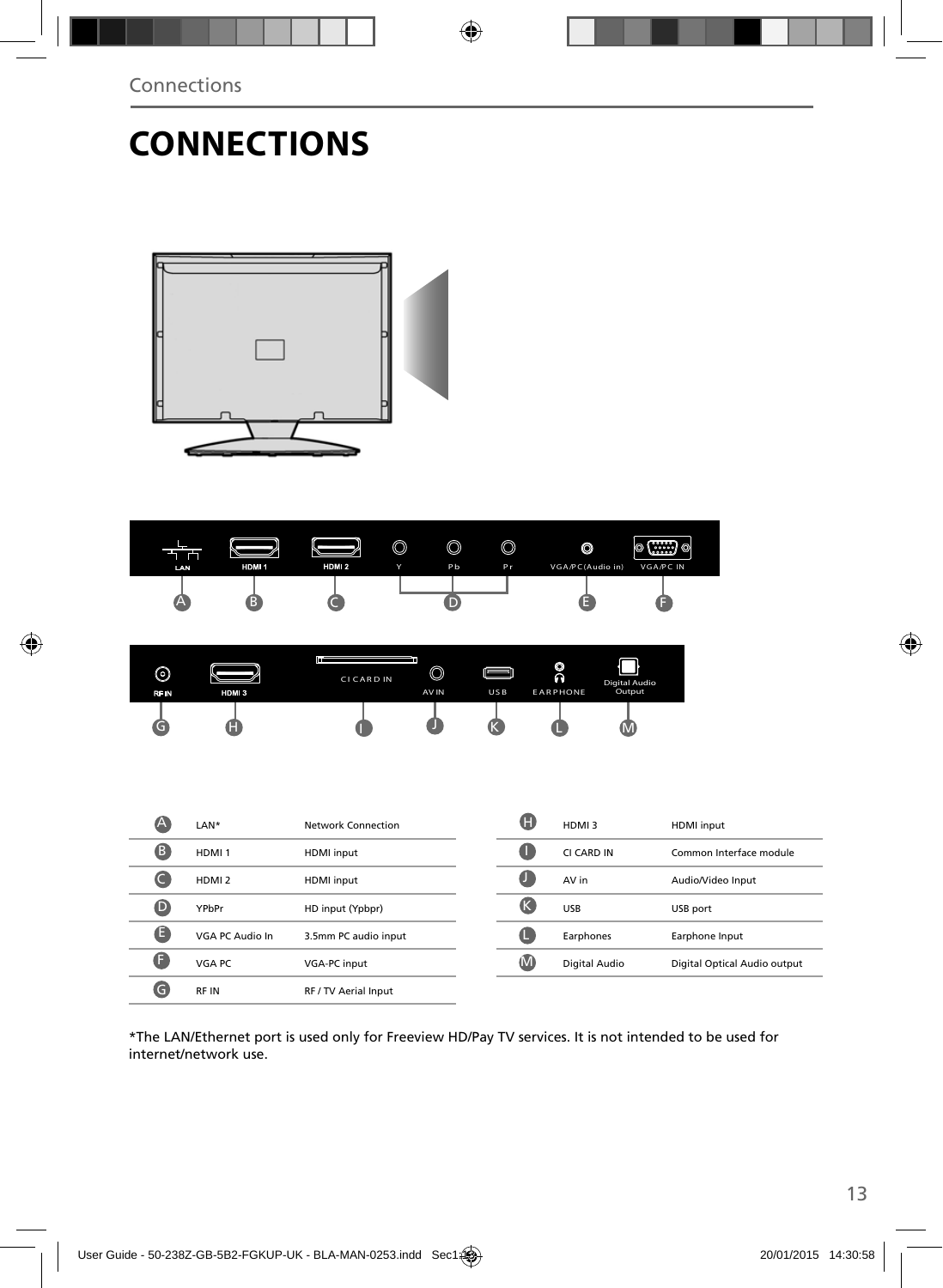# **CONNECTIONS**

Note: Connecting cables are shown for example only and may not be included. Please check 'What Is Included In The Box' page.

### Connecting to a device with Composite AV/Video output

TV Source should be set to Composite/AV



### Connecting to a device with SCART output

TV source should be set to Composite/AV



### Connecting to a device with HDMI output

A HDMI cable can output both video and audio and enables you to enjoy digital-quality video and audio with minimal loss of quality.

TV Source should be set to the corresponding HDMI port (HDMI 1, HDMI 2 etc)



Note: This model TV can not be used as a PC/laptop monitor via the HDMI input. The HDMI Input is provided to view digital content with compatible external devices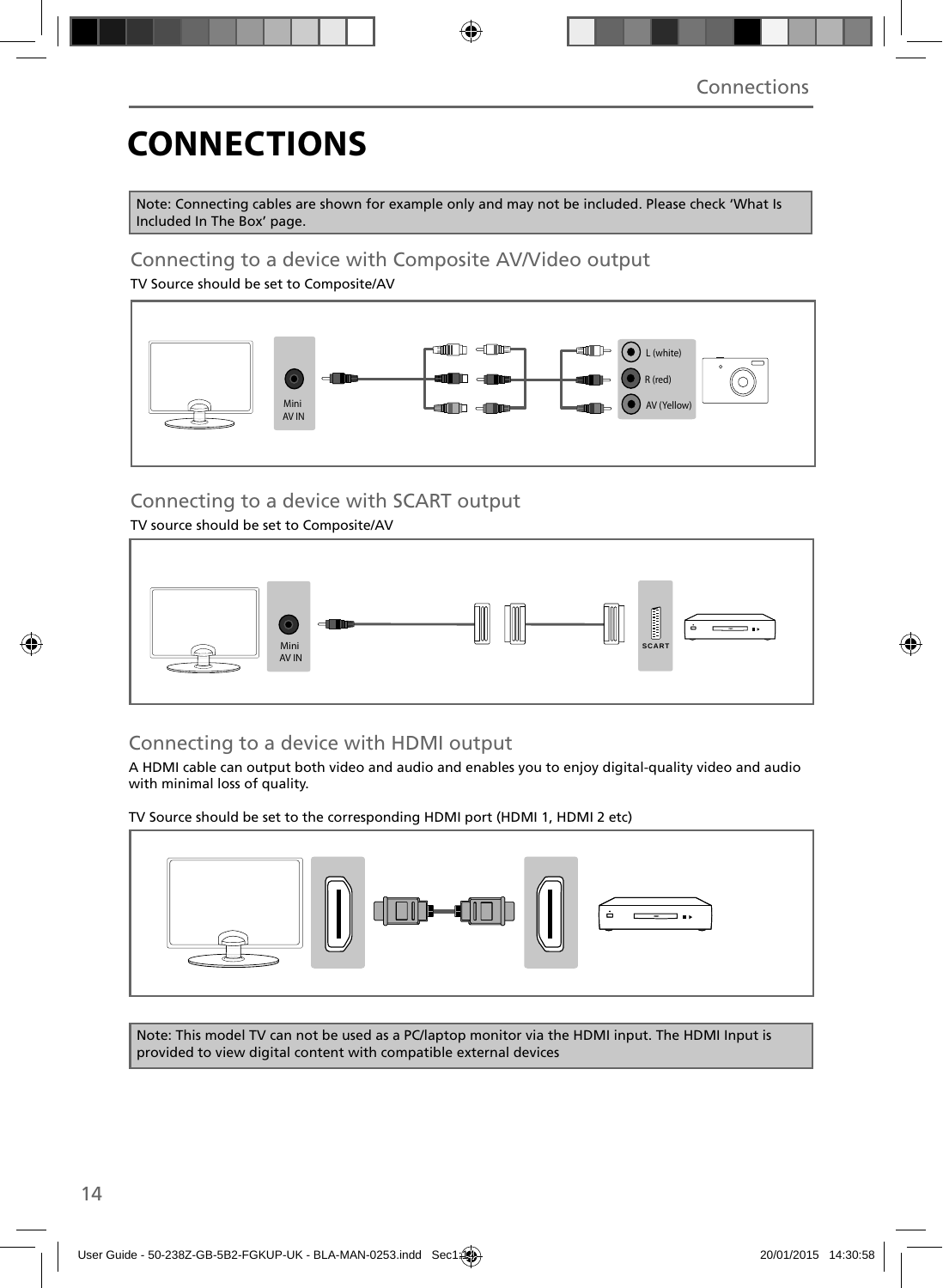# **CONNECTIONS**

### Connecting to a device with Component/YPbPr output

If you are supplied with a cable from the device which has RED, GREEN, BLUE, RED & WHITE connectors you must connect via Component (for picture) and by phono cable (for sound).

TV Source should be set to Component/YPbPr



Connecting to a device with VGA/PC output (Laptop or Desktop Computer) TV Source should be set to VGA/PC



### Connecting to an external audio device (Amplifiers, Surround Sound, Sound Bars etc)

When connecting via the TV's 3.5mm Earphone output, this will disable the TV speakers.

There are two options when connecting a device via the 3.5mm Earphone Output and the Digital Optical Audio Output



### Connecting an Ethernet/Network cable

The Ethernet port is used only for Freeview HD/Pay TV services. It is not intended to be used for internet/network use.

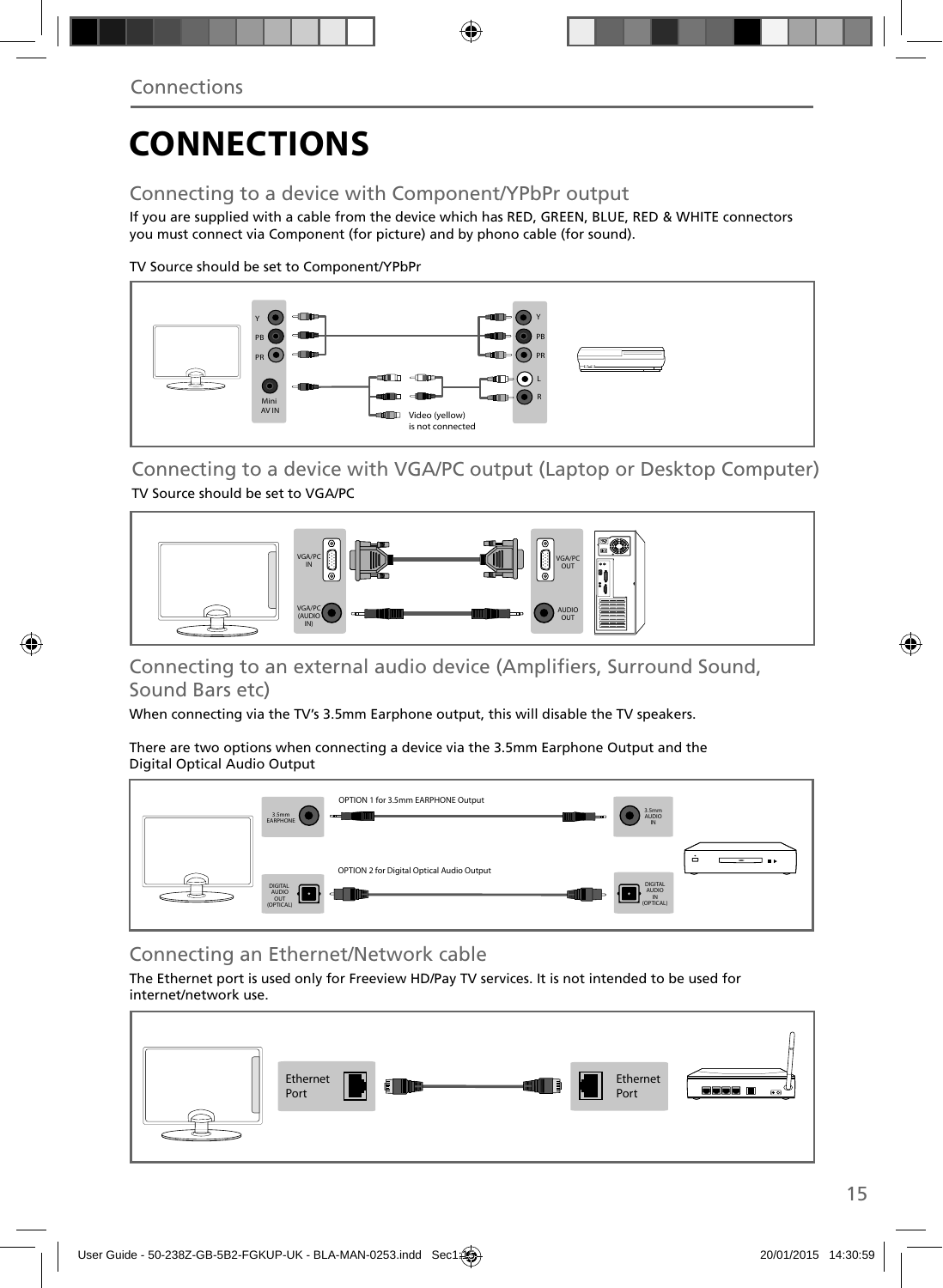## **CHANNEL MENU**





To access this menu, press [MENU] button on the remote control. To select a sub menu press [OK]

If you wish to make changes to any of the default settings, use the scroll  $\blacktriangle \blacktriangledown \blacktriangleright \blacktriangleleft$  buttons. To confirm any settings press [OK] button. To exit this menu at anytime, press [EXIT] button.

Auto Tuning - Allows you to retune the television for all digital channels, digital radio stations and

#### analogue devices

Freeview Manual Tuning - Allows you to manually tune your digital signal

Analogue Tuning - Allows you to manually tune your analogue signal

Channel Edit - Allows you to delete, move, skip and favourite channels

| <b>Channel Edit</b> |             |                |
|---------------------|-------------|----------------|
| 1 BBC ONE           |             | <b>LIBRARY</b> |
| 2 BBC TWO           |             |                |
| 3 ITV               |             | 1,0741         |
| 4 Channel 4         |             | <b>LOTAL</b>   |
| 5 Channel 5         |             | $5000 - 1$     |
| 6 ITV2              |             | 10000          |
| <b>7 BBC THREE</b>  |             | <b>LOTH</b>    |
| 9 BBC FOUR          |             | <b>DV</b>      |
| 10 ITV3             |             | <b>CONTI</b>   |
| 11 PICK             |             | <b>LOTAL</b>   |
| <b>Delete</b>       | <b>Move</b> | <b>Skip</b>    |
| Move<br>00K         | Fay         | Menu           |

Important: To receive Freeview channels, in particular Freeview HD channels, you will need a Digital TV aerial and be in a good Freeview coverage area. You can check coverage for your postcode at www.freeview.co.uk

Please note that any Freeview HD channels found during tuning will be placed in channel positions above 100. For example, 101 (BBC1 HD) 102 (BBC2 HD) etc.

Signal Information - Allows you to view signal frequency, signal quality and signal strength CI Information - Pay per view services require a "smartcard" to be inserted into the TV. If you subscribe to a pay per view service the provider will issue you with a 'CAM' and a "smartcard". The CAM can then be inserted into the COMMON INTERFACE PORT (CI Card In) Schedule List - Lists your programme reminders

Software Update (OAD) - Switch on/off OAD updates

Tip: If you do not press any buttons for 30 seconds, the menu will automatically exit. You can change the length of time before the menu exits automatically - see 'OSD Timer' in the Time Menu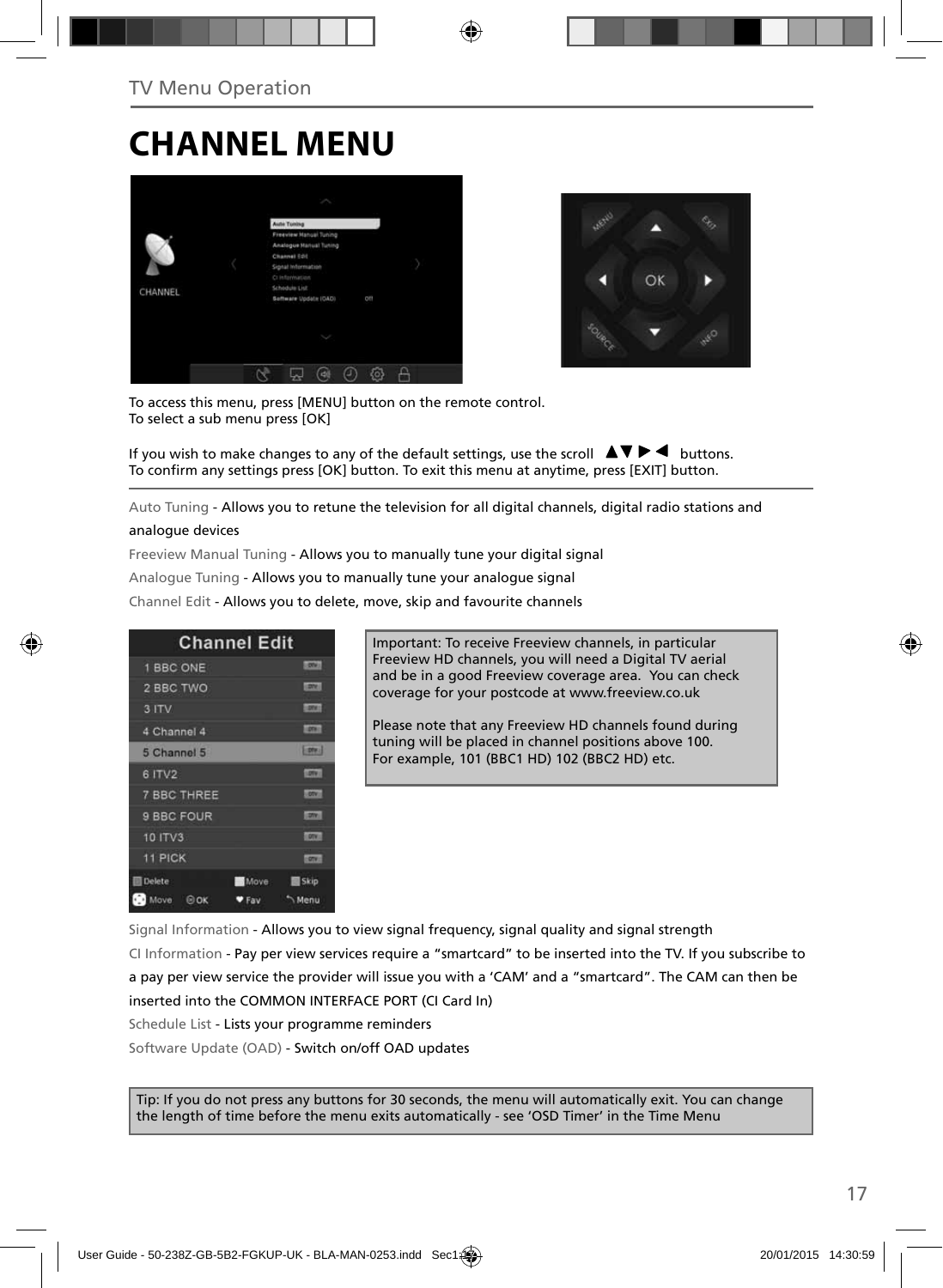## **PICTURE MENU**





To access this menu, press [MENU] button on the remote control and scroll right. To select a sub menu press [OK]

If you wish to make changes to any of the default settings, use the scroll  $\Box \blacktriangledown \blacktriangleright \blacktriangleleft$  buttons. To confirm any settings press [OK] button. To exit this menu at anytime, press [EXIT] button.

| Dynamic                                              | Recommended settings for fast moving pictures              |  |  |  |  |
|------------------------------------------------------|------------------------------------------------------------|--|--|--|--|
| Standard                                             | <b>Standard settings</b>                                   |  |  |  |  |
| Mild                                                 | Set to be lighter in colour and less bright                |  |  |  |  |
| Personal<br>Lets you manually alter all the settings |                                                            |  |  |  |  |
| Economy                                              | Power saving mode which reduces the energy used by up to   |  |  |  |  |
|                                                      | 25% (by reducing the power to the LED/LCD panel).          |  |  |  |  |
|                                                      | In Economy mode, the TV will switch itself to Standby mode |  |  |  |  |
|                                                      | after 3-5 hours in the event that the TV buttons or remote |  |  |  |  |
|                                                      | control buttons are not pressed (change the picture mode   |  |  |  |  |
|                                                      | to another setting to de-activate this function)           |  |  |  |  |

**Picture Mode** - Choose from the following presets:

You can make the following adjustments in **Personal** mode:

Contrast - Switch the balance between black and white.

Brightness - Increase or decrease the brightness of the picture.

Colour - Increases the colour from black and white.

Tint - Lets you increase or decrease the level of tint within the picture

(only available in VGA/PC source mode).

Sharpness - Increase or decrease the sharpness of the picture.

**Colour Temperature** Choose from the following presets:

| Normal | Default settings                  |
|--------|-----------------------------------|
| Warm   | Increases red within the picture  |
| Cold   | Increases blue within the picture |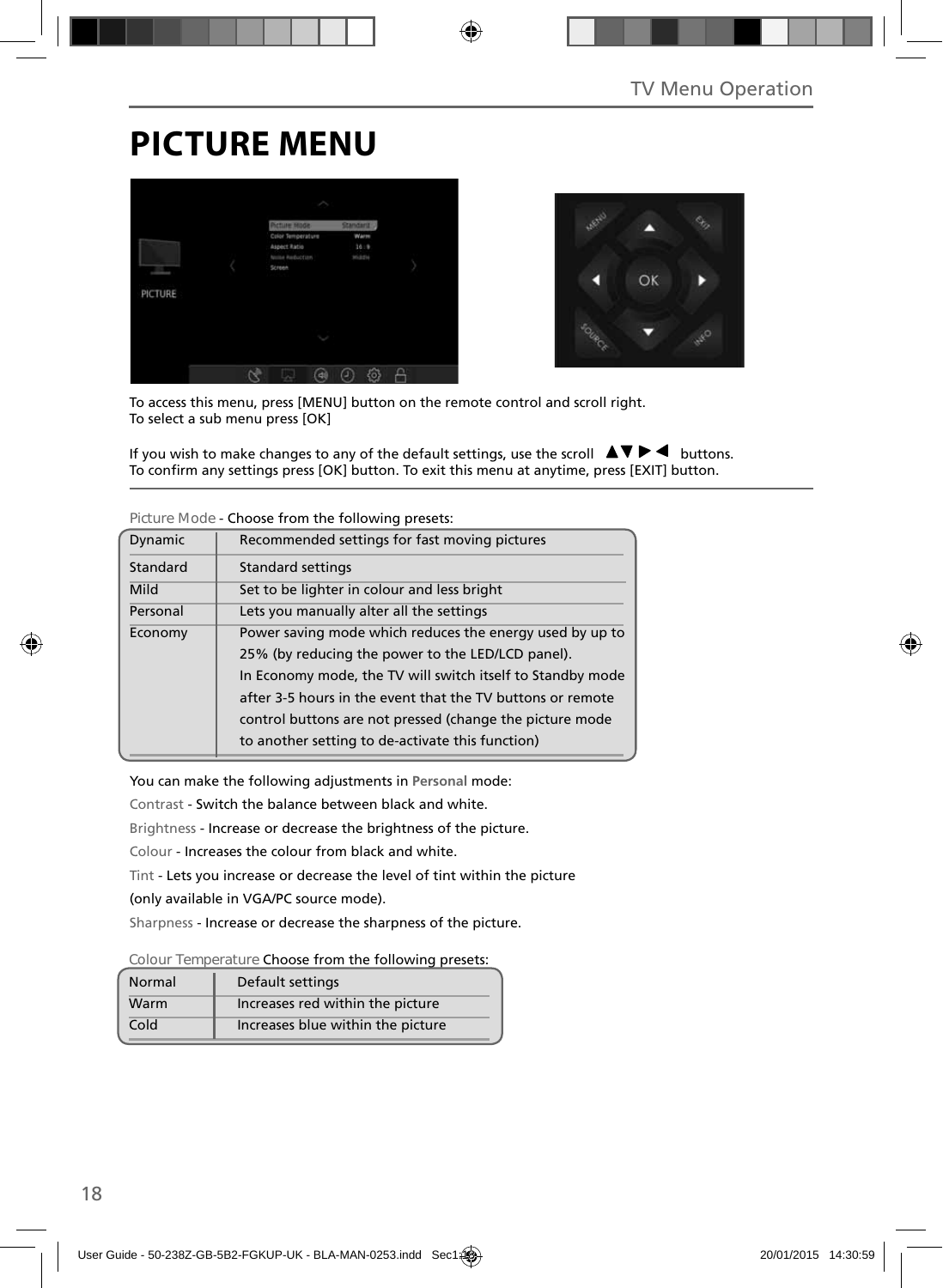## **PICTURE MENU**





To access this menu, press [MENU] button on the remote control and scroll right. To select a sub menu press [OK]

If you wish to make changes to any of the default settings, use the scroll  $\blacktriangle \blacktriangledown \blacktriangleright \blacktriangleleft$  buttons. To confirm any settings press [OK] button. To exit this menu at anytime, press [EXIT] button.

Aspect Ratio - Within the UK the picture format varies depending on the channel/broadcast. There are a



#### **Noise Reduction** - Choose from the following presets:

| Off                            | Turns noise reduction off  |  |
|--------------------------------|----------------------------|--|
| Minor system adjustment<br>Low |                            |  |
| Middle                         | Medium system adjustments  |  |
| High                           | Maximum system adjustments |  |
|                                |                            |  |

Screen - Allows you to adjust screen settings when TV is used a PC monitor and the TV is set to the VGA/PC source.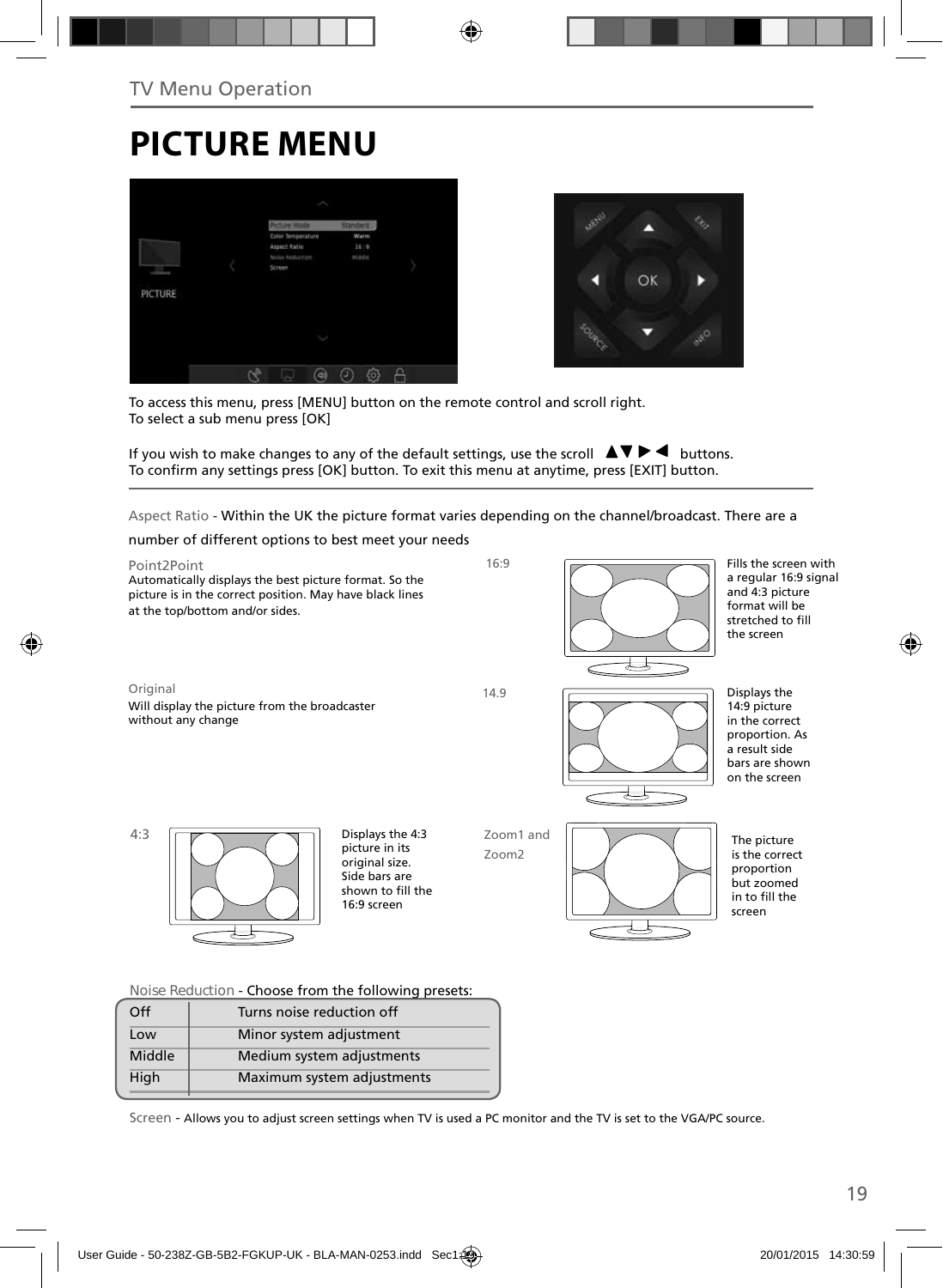# **SOUND MENU**





To access this menu, press [MENU] button on the remote control and scroll right. To select a sub menu press [OK]

If you wish to make changes to any of the default settings, use the scroll  $\blacktriangle \blacktriangledown \blacktriangleright \blacktriangleleft$  buttons. To confirm any settings press [OK] button. To exit this menu at anytime, press [EXIT] button.

| Sound Mode - Choose from the following presets |  |  |  |  |
|------------------------------------------------|--|--|--|--|
|------------------------------------------------|--|--|--|--|

| Standard     | Default settings                        |
|--------------|-----------------------------------------|
| <b>Music</b> | Emphasises music over voices            |
| Movie        | Provides live and full sound for movies |
| Sports       | Emphasises sound for sports             |
| Personal     | Selects your personal sound settings    |

 **Tip:** Equaliser settings can only be adjusted when the sound mode 'Personal' is selected.

Balance - To switch the sound between the left and right speakers

Auto Volume Level (AVL) - When 'on' is selected, the volume will attempt to stay at a constant level

regardless of TV programme and advertisements

Surround Sound - Allows you to turn the function On or Off

Audio Description - This allows the user to switch Audio Description On or Off and increase or decrease the Audio Description volume level. (Audio Description is a service available on certain programmes. It provides a description of what is happening during the selected programme for a person who is visually impaired)

Digital Output - This is the digital COAX Audio output. Choose from the following options:

| Off        | To turn off Digital Output                                                            |
|------------|---------------------------------------------------------------------------------------|
| Auto       | Selects the best settings automatically                                               |
| <b>PCM</b> | Select this option if you are connecting to a Stereo Hi-fi via coax cable (Pulse-code |
|            | modulation (PCM) is a digital representation of an analogue signal)                   |
|            |                                                                                       |

Audio Delay - Enables the user to adjust setting to sync picture and audio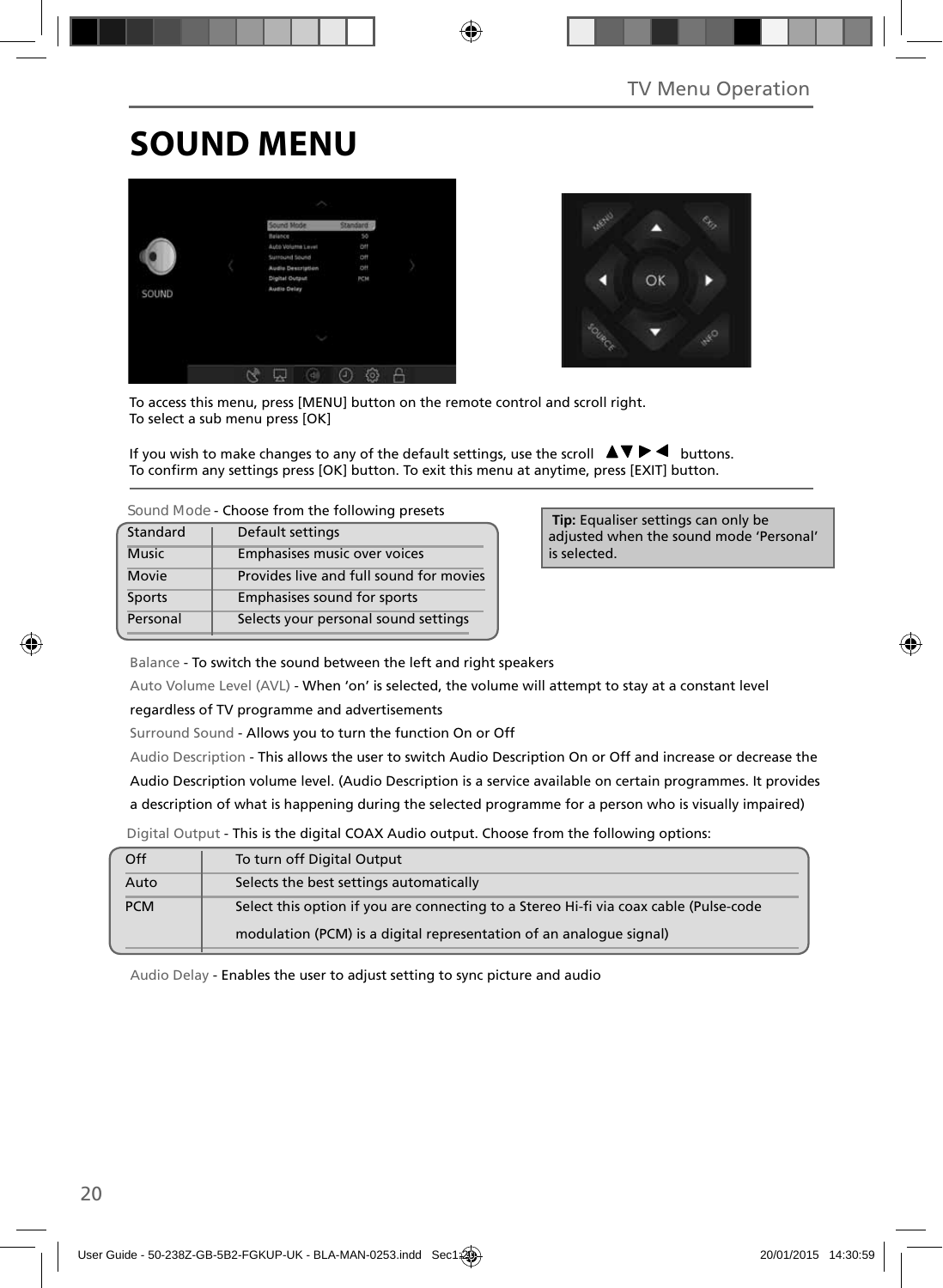### **TIME MENU**





To access this menu, press [MENU] button on the remote control and scroll right. To select a sub menu press [OK]

If you wish to make changes to any of the default settings, use the scroll  $\Box \blacktriangledown \blacktriangleright \blacktriangleleft$  buttons. To confirm any settings press [OK] button. To exit this menu at anytime, press [EXIT] button.

Clock - Shows the date and time

Time Zone - Change your current time zone

Sleep Timer - Lets you set the sleep timer so the television automatically switches off after a set amount of

time. Off -> 10min -> 20min -> 30min -> 60min -> 90min -> 120min -> 180min -> 240min

OSD Timer - Lets you adjust the amount of time the On Screen Menu stays on the screen before

#### disappearing

Auto standby - Set Auto standby between 3 hours, 4 hours and 5 hours ( to turn off this function you must exit Home Mode in the Picture Menu)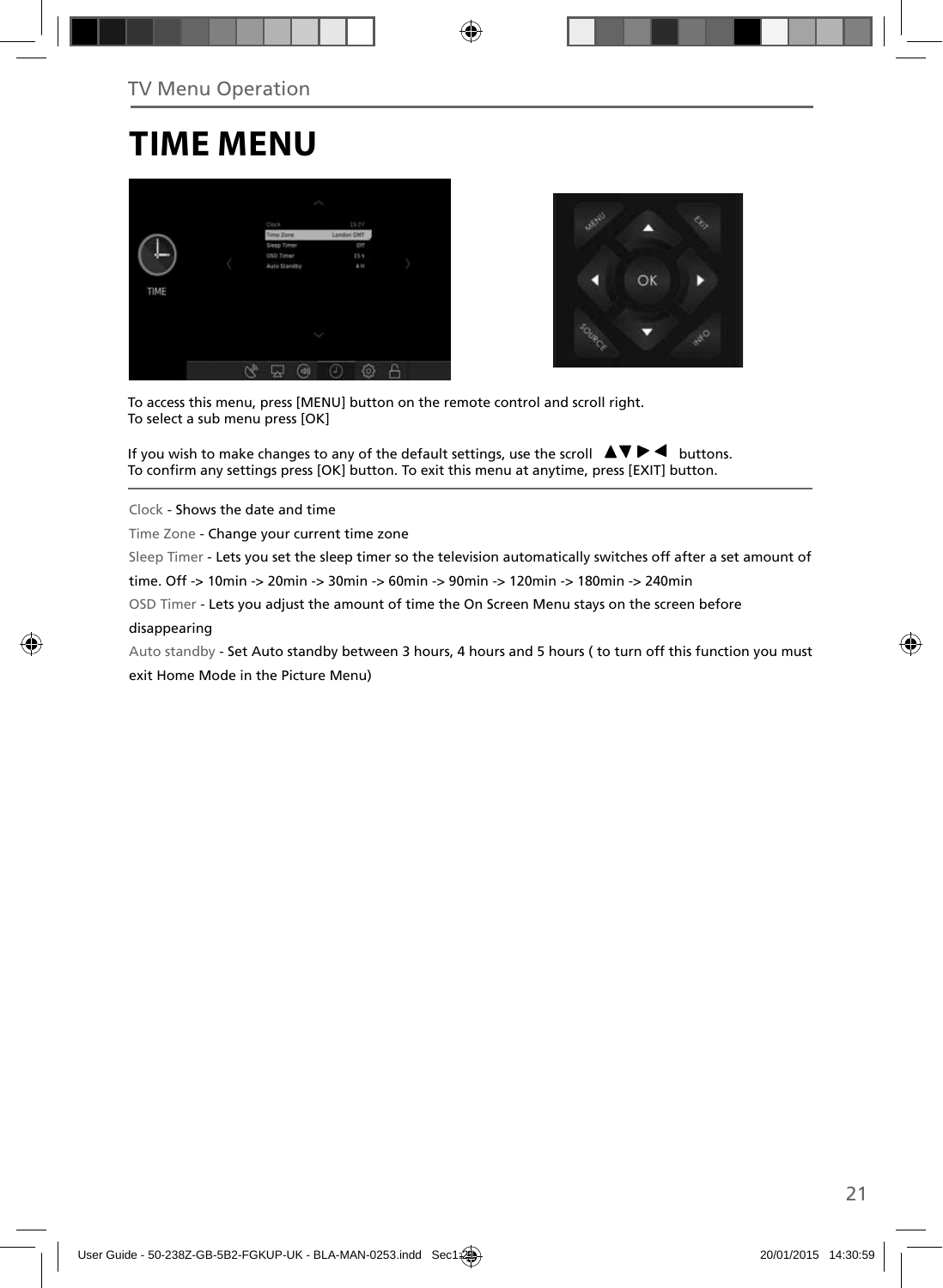## **SETUP MENU**





To access this menu, press [MENU] button on the remote control and scroll right. To select a sub menu press [OK]

If you wish to make changes to any of the default settings, use the scroll  $\Box \Box \blacktriangleright \blacktriangleleft$  buttons. To confirm any settings press [OK] button. To exit this menu at anytime, press [EXIT] button.

Language - Allows you to change the language of the menu

Audio Language - Shows the current audio language

Subtitle Language - Shows the current subtitle language

Hearing Impaired - This allows the user to turn on the Hearing Impaired function, this produces subtitles

on the screen which provide a description of what is happening during the selected program.

Blue Screen - Changes the background when there is no input between clear and a blue background (Only available on some sources)

Network Configuration - Allows you to manually set your network settings on the TV (for more information please see 'Network Configuration' page

First Time Installation - Allows you to access the First Time Installation menu and retune the TV set HDMI CEC (Consumer Electronic Control) - Allows HDMI devices to control each other and allows the user to operate multiple devices with one remote control. (only available with compatible devices) Reset TV - This resets the menus to factory settings and clears all the TV channels from the television. Software Update (USB) - From time to time we may release new firmware to improve the operation of the television (available to download). This menu lets you install the new software/firmware onto the television. Further details of how to do this will be issued with the firmware. Contact the helpline or refer to the 'product support' section of the website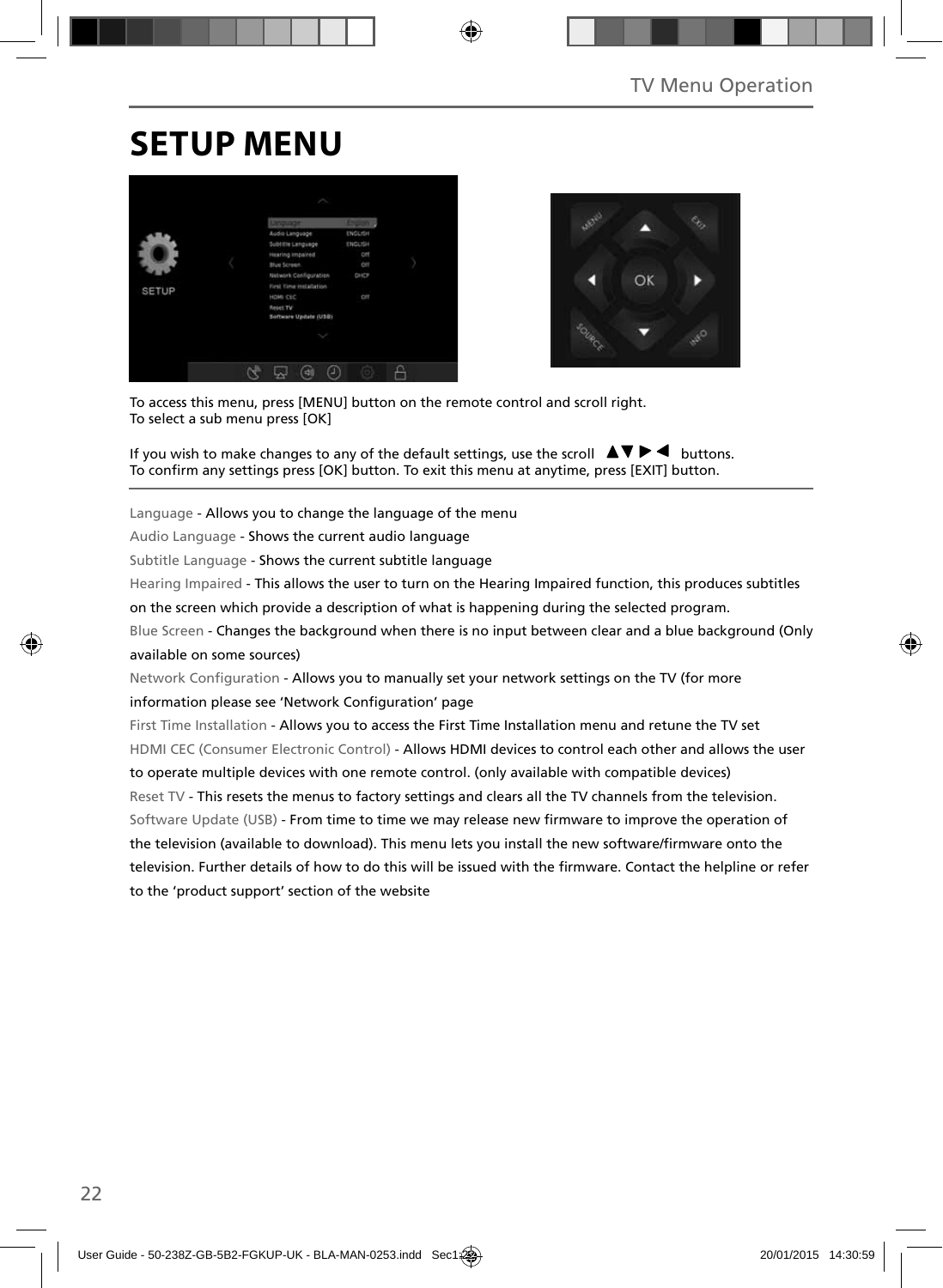## **LOCK MENU**





To access this menu, press [MENU] button on the remote control and scroll right. To select a sub menu press [OK]

If you wish to make changes to any of the default settings, use the scroll  $\Delta \nabla \blacktriangleright$   $\blacktriangleleft$  buttons. To confirm any settings press [OK] button. To exit this menu at anytime, press [EXIT] button.

System/Hotel Lock - Allows you to lock or unlock the menu. You will be asked to enter a 4 digit password

Use the **◄** button to quit the password input or use the **►** button to clear. Default password is 0000

Change Password - Allows you to change the password

Channel Lock - Allows you to lock certain channels manually

Parental Guidance - Allows you to set the rating to block certain content based on age information

TV Button Lock - Allows you to lock the buttons on the side of the TV set

Default Source - Allows the user to set the default source. The default source is the source the TV starts on when first switched on

Default Channel - Allows the user to set a channel as the default channel on the Digital source. The

default channel is the channel the TV starts on when first switched on

Max Volume - Allows you to adjust and set the maximum volume

Source Lock - Allows you to lock the source menu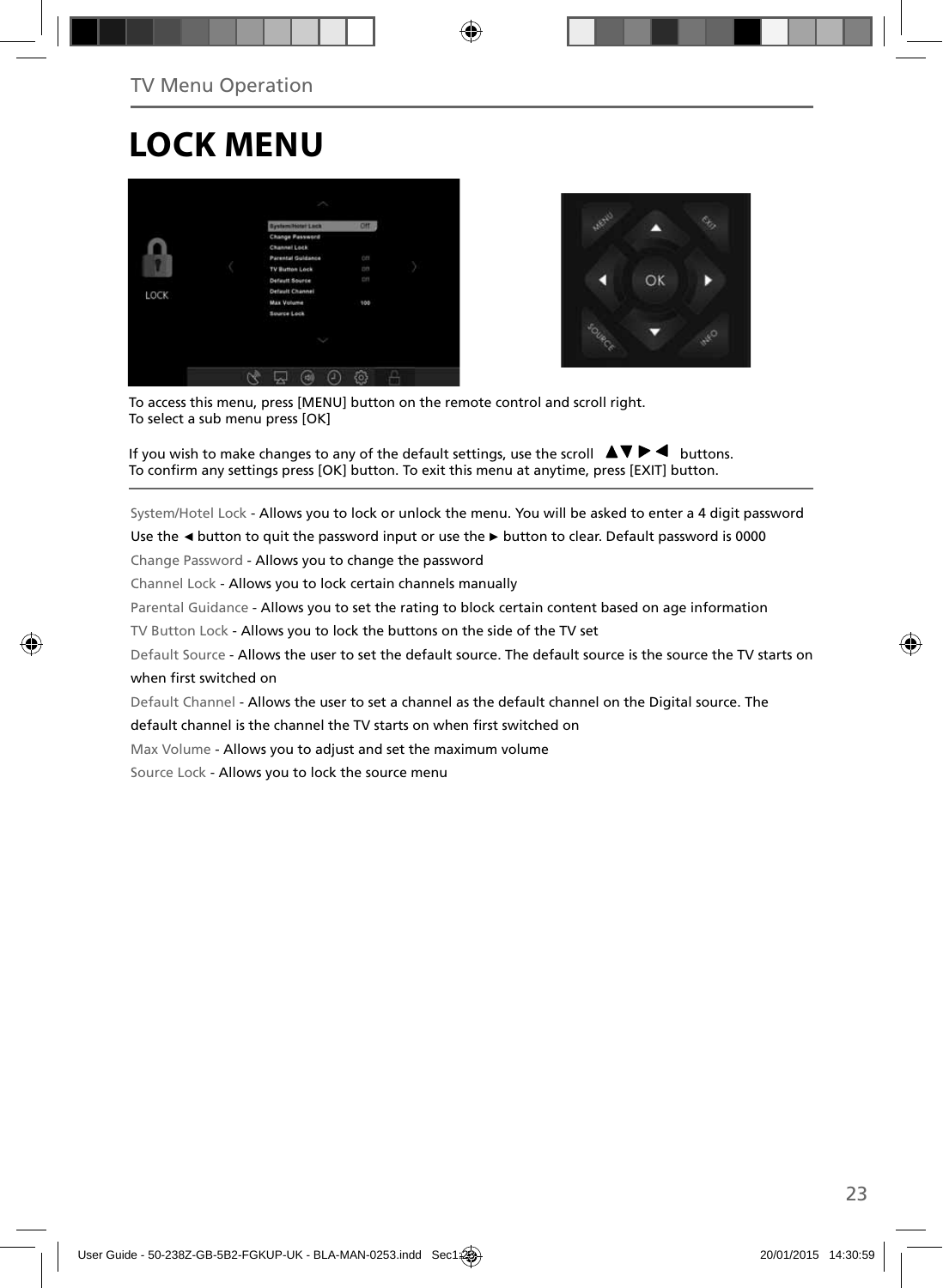## **NETWORK CONFIGURATION**

For the network configuration to work the TV will need to be connected to your home network via an Ethernet cable, with these requirements in place the TV will connect to the network automatically.

If you are looking to change the configuration to a static IP address this can be done by following the instructions below.



1) In the Setup Menu you will need to highlight and select Network Configuration.

- 2) When the Network menu appears highlight and select Wired Network.
- 3) Next the Wired Network menu will appear please highlight and select Configuration.



4) The Network Configuration menu allows you to choose between DHCP and Static.

DHCP - will automatically connect the TV to your home network (this is the default setting and is highly recommended)

Static - is an advanced option and allows you to manually change the IP, Netmask, Gateway and DNS information.

5) If the static option is chosen you will able to scroll down and manually change the IP, Netmask, Gateway and DNS information.

6) When the connection process is completed with either DHCP or Static option the Success screen will appear.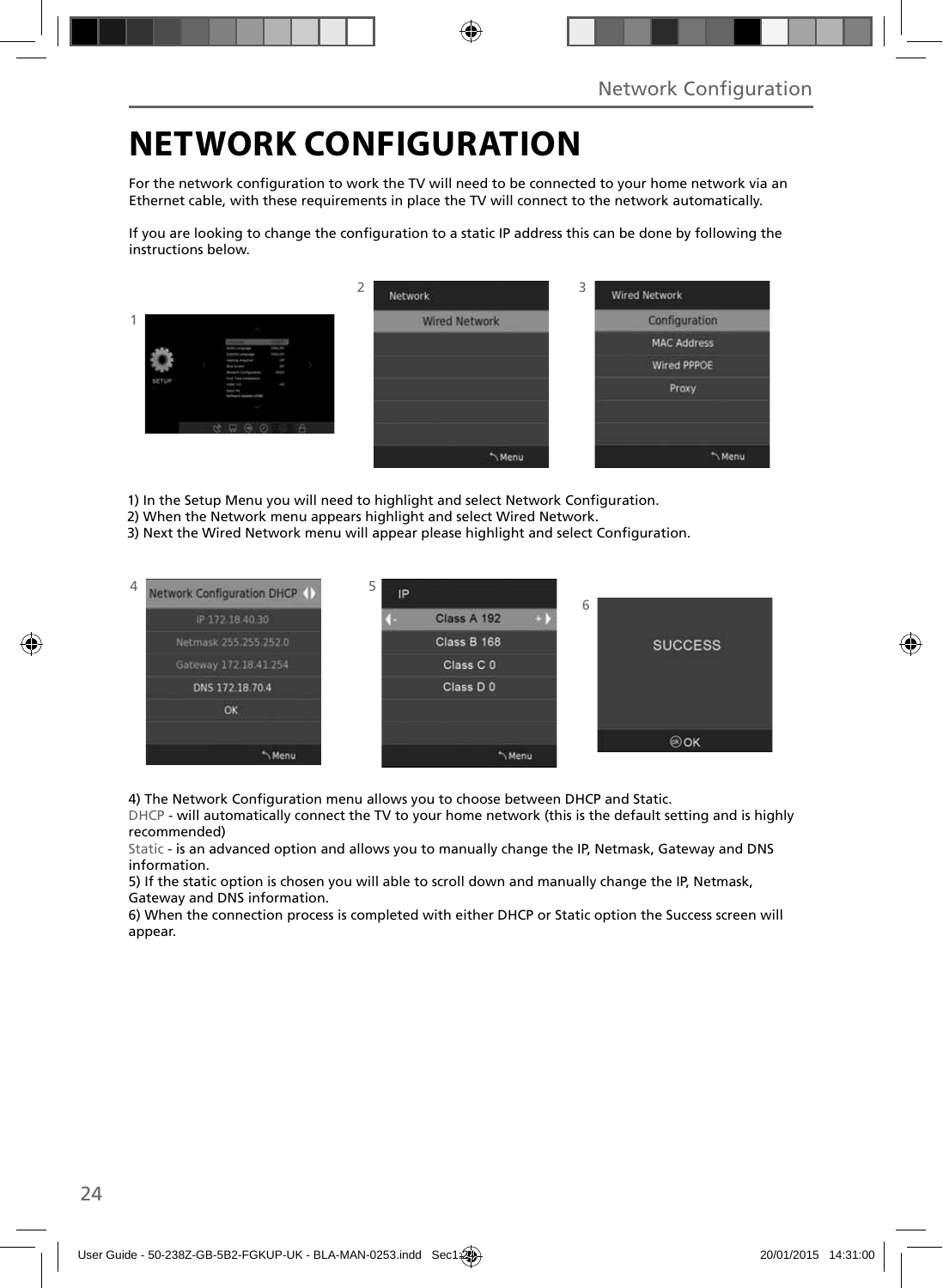# **7 DAY TV GUIDE**

TV Guide is available in Freeview/Saorview TV mode. It provides information about forthcoming programmes (where supported by the Freeview/Saorview channel). You can view the start and end time of all programmes and on all channels for the next 7 days and set reminders.

|  |  |  |  |  |  |  |  |  | 1) Press [TV GUIDE]. The following 7 Day TV Guide will appear |  |
|--|--|--|--|--|--|--|--|--|---------------------------------------------------------------|--|
|--|--|--|--|--|--|--|--|--|---------------------------------------------------------------|--|

| 13 Jul. 2014                      |
|-----------------------------------|
| Now                               |
| Next                              |
|                                   |
|                                   |
|                                   |
|                                   |
| Good Charlotte's 100 Greatest Dum |
| Good Charlotte's 100 Greatest Dum |
|                                   |

2) Navigate through the menu using  $\blacktriangle \blacktriangledown \blacktriangleright \blacktriangleleft$ .

You can now:

Record a programme by pressing RED (USB device must be connected) View a previous day by pressing GREEN View the next day by pressing YELLOW Set a reminder by pressing BLUE

3) Press [EXIT] to exit the 7 day TV Guide

### Channel List

To view the channel list, please ensure that the TV is set to either the analogue or digital source and no menus or TV notifications are displayed.

| <b>Channel List</b>           |               |
|-------------------------------|---------------|
| 1 BBC ONE                     | <b>LODGE</b>  |
| 2 BBC TWO                     | <b>LOTS</b>   |
| 3 ITV                         | <b>LIGHTY</b> |
| 4 Channel 4                   | <b>LOTH</b>   |
| 5 Channel 5                   | <b>ELETY</b>  |
| 6 ITV2                        | m             |
| <b>7 BBC THREE</b>            | <b>ISBN</b>   |
| 9 BBC FOUR                    | m             |
| <b>10 ITV3</b>                | m             |
| 11 PICK                       | ᇒ             |
| ×<br><b>HHD SD Radio MAII</b> | Move<br>Exit  |

1) Press [OK] on the remote control and the channel list menu will appear.

2) Scroll through the channel list by using  $\blacktriangle \blacktriangledown$  buttons then press [OK] to view the channel that is currently highlighted.

You can also:

View high definition channels by pressing RED View standard definition channels by pressing GREEN View radio channels by pressing YELLOW View all channels by pressing BLUE

3) Press [EXIT] to exit the channel list.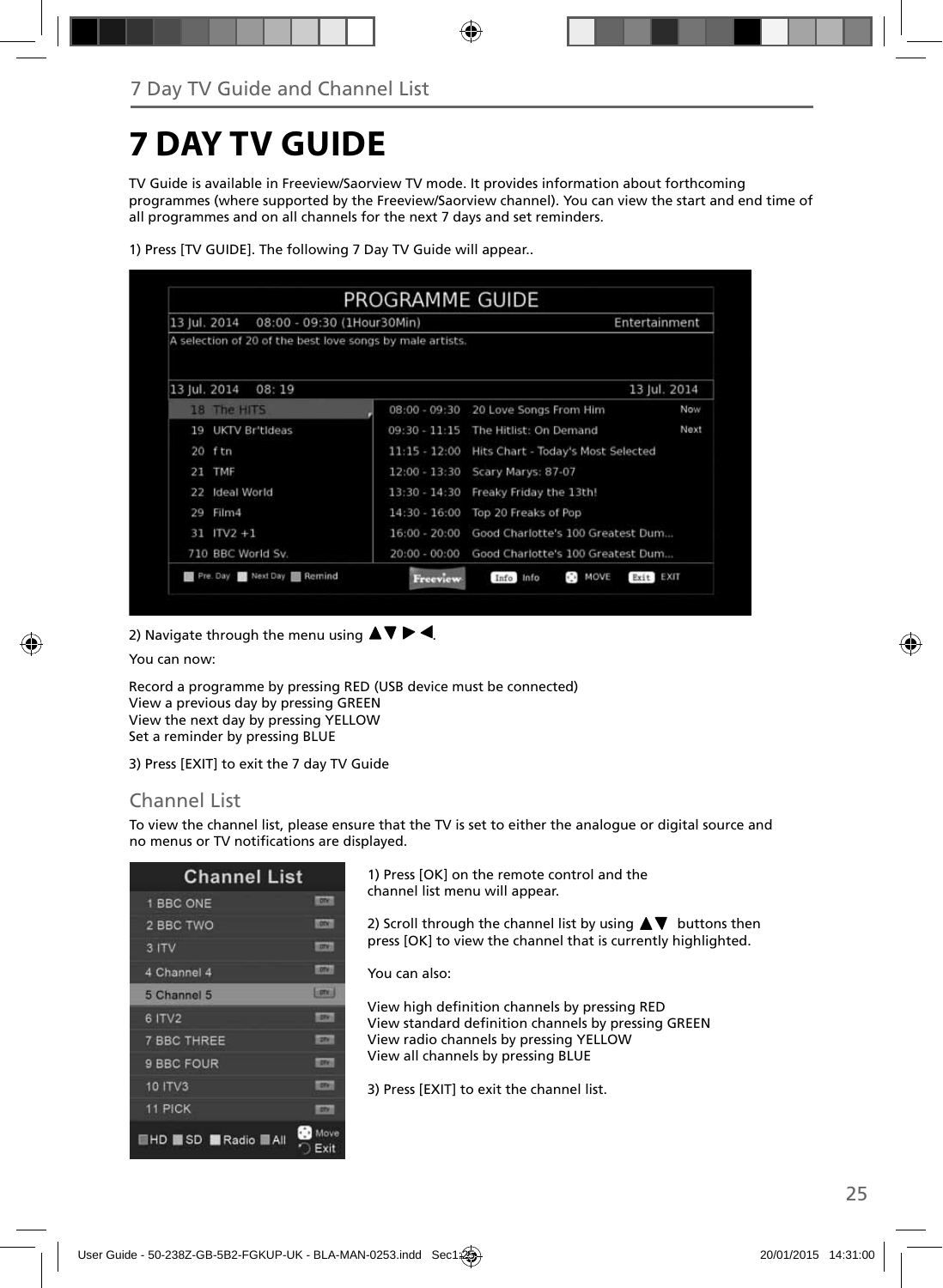### **USB RECORD - FREEVIEW/SAORVIEW MODE**

USB RECORD – FREEVIEW/SAORVIEW MODE

Built into this television is a USB record facility. This function is available in Freeview/Saorview mode when used in conjunction with a compatible USB memory stick or USB hard drive. The benefits of this are as follows:

- Pause live TV and then playback, fast forward and rewind (up to live TV)
- One button record, if you decide you want to record the current programme
- Easy programmable recording from the 7 day TV Guide
- Record TV and watch/listen back on your computer/laptop

Due to the nature of the product, it is necessary to use a high speed USB memory stick (as the TV reads from and writes to the memory stick at the same time, some memory sticks may not be suitable)

You can purchase high speed memory sticks from some computer stores, alternatively, we have a selection of tested and compatible memory sticks available to purchase directly from the helpline/web site.

Minimum Specification - USB Memory Stick

| <b>Read Speed</b>  | 80 MB/s (Mega Byte Per Second) |  |  |
|--------------------|--------------------------------|--|--|
| <b>Write Speed</b> | 40 MB/s (Mega Byte Per Second) |  |  |

**If you wish to use a USB portable hard drive larger than 32GB, please refer to the FAQ section at the rear of this user guide.**

### Pause Live TV (Time Shift)

Pausing Live TV is very simple.



 $\left(\mathbf{H}\right)$  - Press the play/pause button and the television will pause and the live content will be recorded. To resume watching press play/pause again.

 $\bigoplus$  - Press fast forward to go forward in a recording (i.e. to skip adverts)

 $\bigcirc$  - Press fast rewind to go back in a recording (i.e. if you fast forwarded too far)

Tip: When you switch the TV to standby or change channel the Time Shift memory is wiped. To restart time shift you must press play/pause button.

#### One Button Record

At any point in time you may decide to record the current channel that you are watching. To do this you need to press the red button highlighted below.



Tip: This television contains one TV tuner, therefore it can only record the channel you are watching or record one channel while the television is in standby mode.

Note: USB record function is only avilable in Freeview/Saorview TV mode. Due to copyright laws and illegal copying/recording it is not possible to record to/from any other input/output source.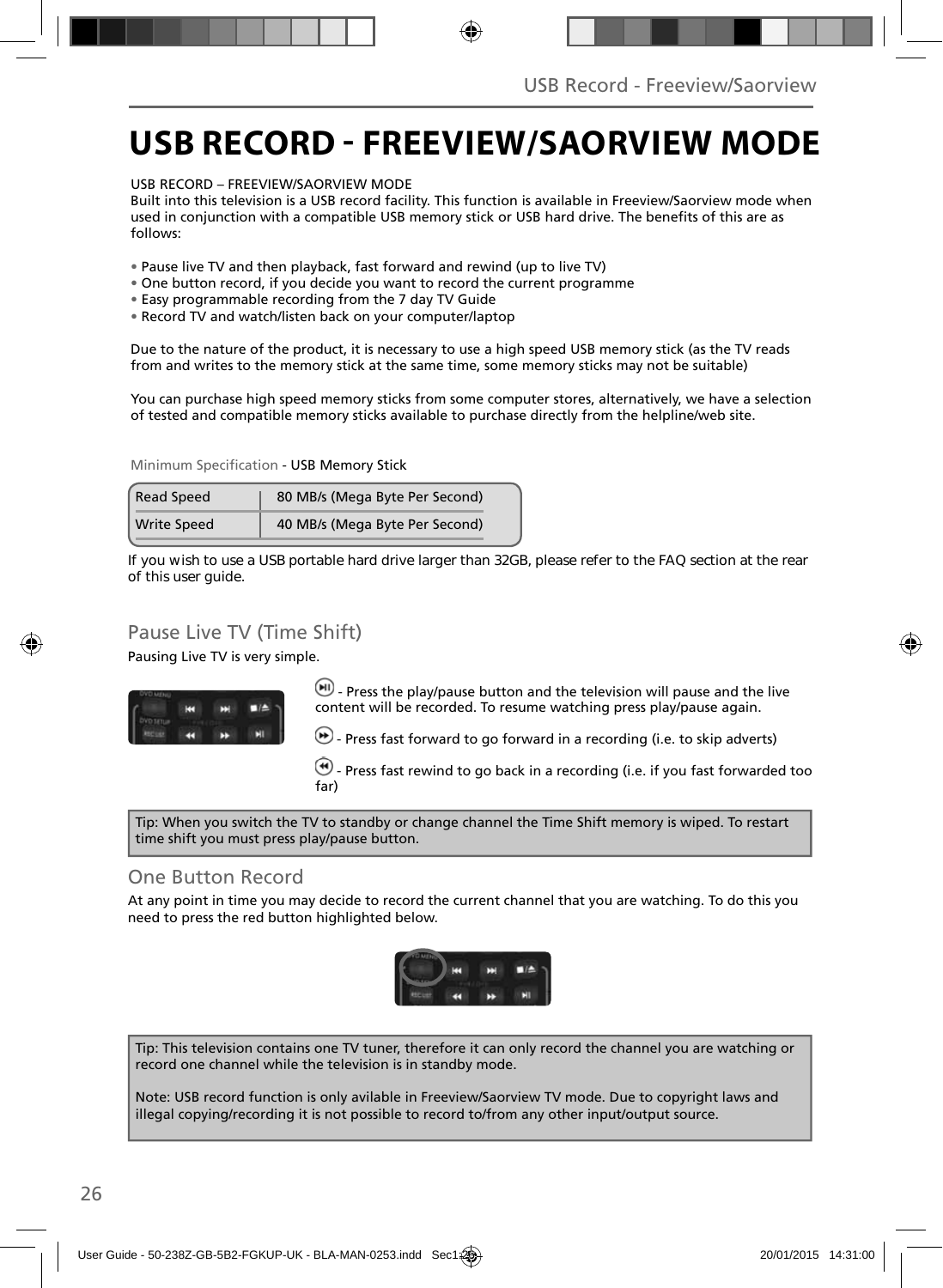### **USB MODE/MEDIA PLAYER**

USB mode offers playback of various different types of content that you have saved on your USB Memory Stick.

On switching to USB source the below menu screen will appear. The content will be divided into Photo, Music, Movie and Text based on file type.



1) You can navigate through the menus using the scroll  $\triangle \triangledown \triangleright \blacktriangle$  buttons. To confirm the item you wish to play/view press [OK] button.



2) Select the drive you require. (If your drive only has 1 partition you will only see 1 item).



3) You can now access the item. Press OK to view. 4) While viewing you control the item using



or by pressing ( i ) and using  $\Delta \nabla \blacktriangleright$   $\blacktriangle$  and (OK)



Tip: If you experience a playback issue, please ensure the files being used are the correct format (example - the picture plays but no sound) See technical specification page for compatible file types

**Note:** USB extension cables are not recommended as they can cause a reduction in picture/audio quality and stoppages during play back of USB content.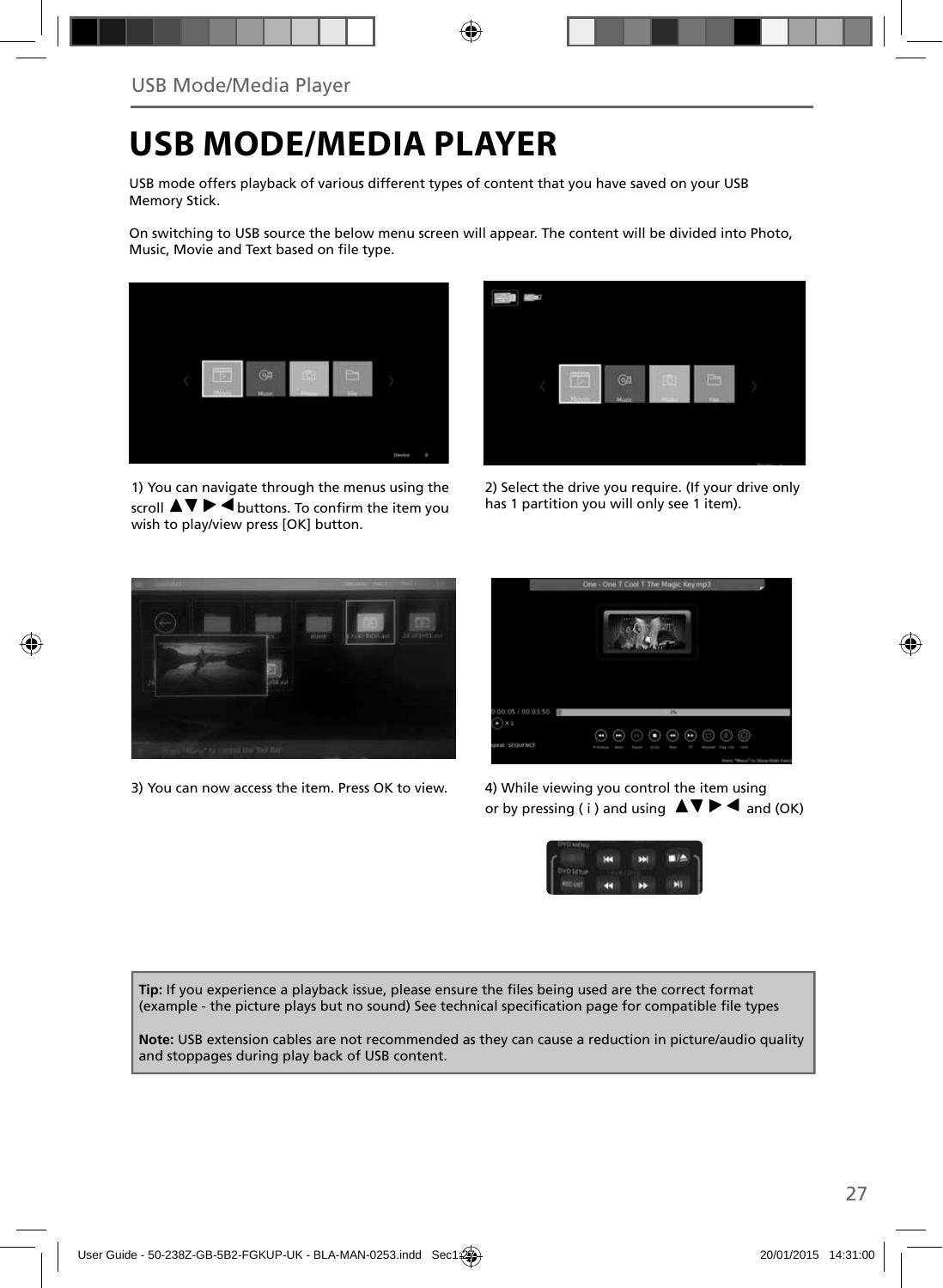### **USING YOUR TV WITH A SKY DIGITAL SET TOP BOX**

#### **Option 1) Connecting your TV to your Sky box (when both the TV and Sky Box are located in the same room)**

Depending on your Sky Box & TV model, connect either by SCART or HDMI cables (available separately) .

If connecting by SCART, select the 'Input source' on the TV as Composite/AV.

If connecting by HDMI, select the 'Input source' on the TV as HDMI (if the TV has more than 1 HDMI port, ensure you select the input source to match the HDMI numbered port on the rear of the TV).

If you wish to use your Sky remote to operate the TV's functions, you will need a Sky remote control (Revision 9 or later) and you will need to programme a 4 digit code into it. See bottom of this page.

### **Option 2) Connecting your TV to your Sky box (when your Sky box is located in a different room to the TV)**

Please note, if you are adding a 'Magic Eye/TV Link' to your system so that you can use your Sky remote control to change the Sky channel in the room where the 2nd TV is located, please refer to the instructions included with the TV link/magic eye in order to ensure the RF or RF2 output on your Sky box is powered on. (The red LED light on the TV link/magic eye will light up if the RF / RF2 output is correctly set up) If you do not have the instructions that came with the TV link/magic eye, instructions on how to do it can be found on our web site.



1) To tune the TV to the Sky box, on the 2nd TV, select the 'Analogue' input source.

2) Select the channel that you wish to store the Sky box/channel on. (If you do not use channels 1-5 because you no longer have analogue terrestrial channels after digital switchover, you may choose to select channel 1 to store the Sky box/channel, if you still have and use analogue channels 1-5, you may for example decide that channel 6 is the best option for you)

3) Press the corresponding number on the remote control to select the desired analogue channel chosen as per point 2 above.

4) On the TV remote control, press Menu. Now navigate through the menus to select Manual Tuning or Analogue Manual tuning (refer to the Tuning/Channel menu section of this user guide if necessary)

5) Manually tune in the channel (usually, the Sky box is at a frequency between 800Mhz and 850Mhz) once the Sky box/channel is found, press 'OK' to store it.

If you wish to use your Sky remote to operate the TV's functions, you will need a Sky remote control (Revision 9 or later) and you will need to programme a 4 digit code into it. See below.

#### **Using a Sky Remote or a Universal Remote to operate your TV**

**Sky Remote Control** - If you wish to use your Sky remote to operate the basic functions of your TV, you need to programme a 4 digit code into it. Please note - you will need the latest Sky Revision 9 remote control as this is the only version that includes the latest software/firmware necessary to operate this model of TV. **The code required for this television is 2134.** If you wish to upgrade/replace your existing Sky remote control to the latest version, you can do so on our web site.

**Universal Remote Control** - If you wish to use a Universal remote control to operate your TV, please refer to the website for a full list of codes. (Please note we only have codes for One for All branded remote controls, if you have an alternative brand of Universal remote, please refer to the manufacturer for the code.)

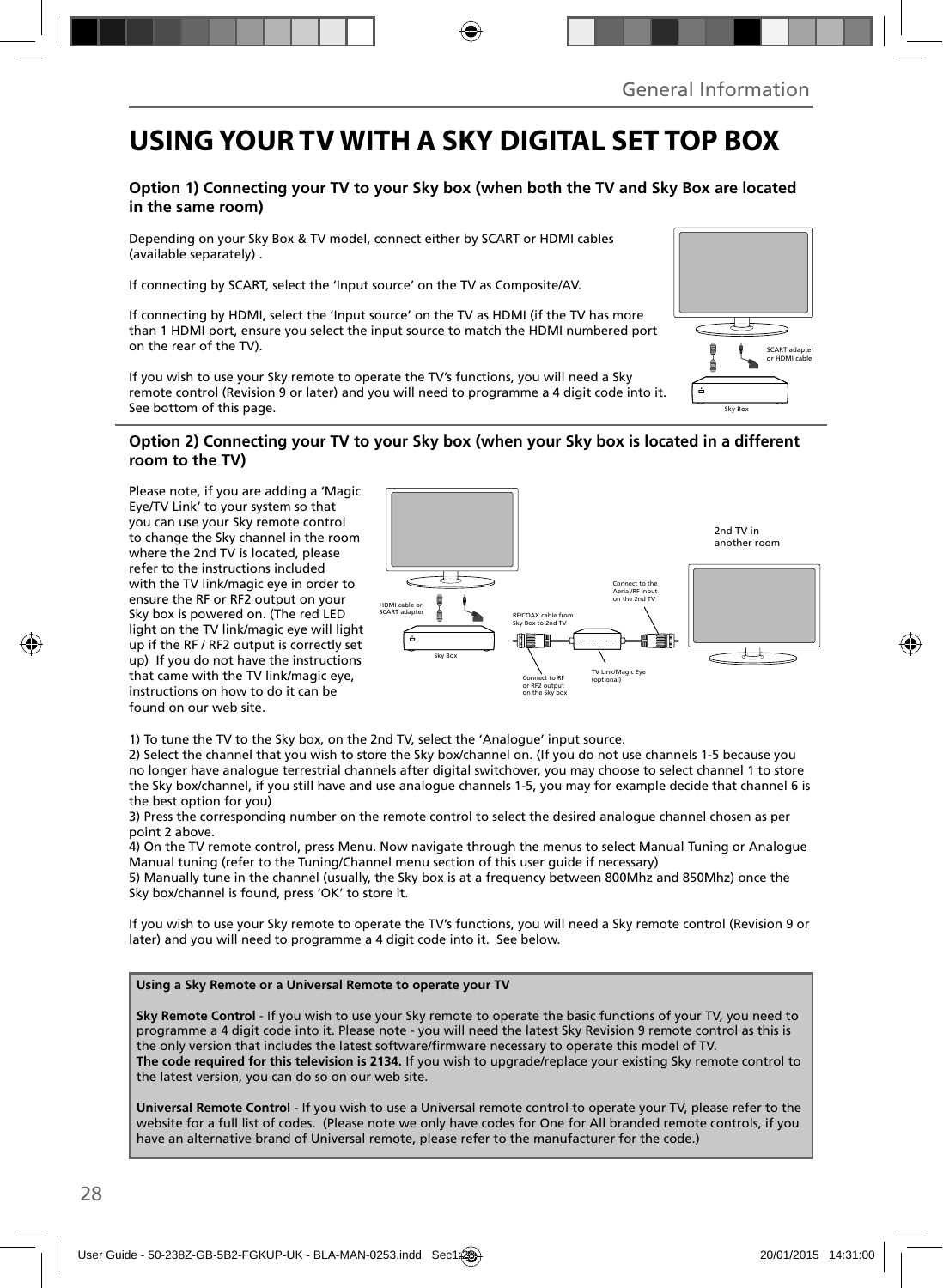# **FREQUENTLY ASKED QUESTIONS**

| General                                                                                                                      | I would like to have louder<br>sound by connecting<br>additional speakers                                                               | 1) Use the 3.5mm headphone output and a 3.5mm to phono cable<br>(available separately) to connect to an amplifier/surround sound system.<br>Please note this will deactivate the TV's built in speakers.<br>2) Connect a Digital Optical Audio cable from the TV's Digital Optical<br>Audio output to your amplifier/surround systems Digital Optical<br>Audio input.                                                                                                                                                                                                                                                                |  |  |
|------------------------------------------------------------------------------------------------------------------------------|-----------------------------------------------------------------------------------------------------------------------------------------|--------------------------------------------------------------------------------------------------------------------------------------------------------------------------------------------------------------------------------------------------------------------------------------------------------------------------------------------------------------------------------------------------------------------------------------------------------------------------------------------------------------------------------------------------------------------------------------------------------------------------------------|--|--|
| General                                                                                                                      | Why are some options in<br>the menu unavailable and<br>greyed out                                                                       | Some options are only available in certain sources, i.e. HDMI. They are<br>unavailable in the other sources where they have no affect.                                                                                                                                                                                                                                                                                                                                                                                                                                                                                               |  |  |
| General                                                                                                                      | Can I stop my TV automatically<br>turning off after 4hrs?                                                                               | Yes, in the time settings menu, scroll down to Auto standby and select<br>OFF.                                                                                                                                                                                                                                                                                                                                                                                                                                                                                                                                                       |  |  |
| TV                                                                                                                           | I have tuned in Digital TV<br>but I am not receiving any<br>or all of the channels and/<br>or the channels I receive are<br>breaking up | 1) Check you are in an area that can receive Freeview/Saorview<br>Visit www.freeview.co.uk or www.saorview.ie<br>2) Check you are using an aerial that is able to receive a good digital<br>signal. In most cases, you will need an outdoor digital hi-gain/wideband<br>aerial. In areas that have excellent digital coverage, you may be able<br>to use a loft type aerial but it is highly likely that you will also need to<br>connect a booster between the back of the TV and the TV aerial wall<br>socket. Unfortunately, to receive a good enough digital signal, it is not<br>possible to use a portable/indoor type aerial. |  |  |
| TV                                                                                                                           | I have re-tuned my television<br>but when I switch it off it is<br>not storing the channels                                             | Complete a first time installation, please refer to the set-up menu section<br>of the manual of how to do this.                                                                                                                                                                                                                                                                                                                                                                                                                                                                                                                      |  |  |
| TV                                                                                                                           | I cannot find the Freeview<br>HD channels                                                                                               | Freeview HD channels found during tuning will be placed in channel<br>positions above 100. For example, 101 (BBC1 HD), 102 (BBC2 HD) etc.                                                                                                                                                                                                                                                                                                                                                                                                                                                                                            |  |  |
| VCR/DVD<br>Recorder                                                                                                          | I have connected the TV to<br>my VCR or DVD Recorder via<br>SCART but it is not recording                                               | In addition to connecting via SCART, you should connect the aerial cable<br>from the wall socket to your VCR/DVD Recorder and another aerial cable<br>from the VCR/DVD Recorder to the TV.                                                                                                                                                                                                                                                                                                                                                                                                                                           |  |  |
| <b>Game Consoles</b>                                                                                                         | I have connected my PS3 to<br>the TV via HDMI, but I am<br>not receiving any pictures or<br>sound on my Television                      | 1) Ensure the TVs source is on HDMI.<br>2) Check your settings on your PS3 are as per the PS3 instruction manual.                                                                                                                                                                                                                                                                                                                                                                                                                                                                                                                    |  |  |
| Game Consoles                                                                                                                | I have connected my<br>Xbox 360 to the TV via<br>Component Cables (Red,<br>Green & Blue) but I am not<br>receiving any sound            | Component cables only provide HD Pictures. For the sound you will need<br>to connect the Red & White audio cables on the Xbox to the Red & White<br>phono inputs (or mini AV input where fitted) on the rear of the TV. Please<br>refer to the 'Connections' pages.                                                                                                                                                                                                                                                                                                                                                                  |  |  |
| System Lock                                                                                                                  | I have changed the password<br>on the television and now<br>forgotten it                                                                | There is a master password of 4711, to gain access to the TV menu and<br>reset the normal password.                                                                                                                                                                                                                                                                                                                                                                                                                                                                                                                                  |  |  |
| <b>USB Mode</b>                                                                                                              | I have inserted a USB<br>Memory Key, but the TV<br>does not recognise it                                                                | Ensure the USB Memory Key is formatted to type FAT32.                                                                                                                                                                                                                                                                                                                                                                                                                                                                                                                                                                                |  |  |
| <b>USB Mode</b>                                                                                                              | Using a USB portable hard<br>drive / larger than 32GB                                                                                   | If you wish to use a portable hard drive larger than 32GB, please note<br>that it must be formatted to the FAT32 file system in order to operate on<br>this TV. Windows XP/Vista computers are only capable of formatting up<br>to 32GB, therefore, you will need a software programme/utility to format<br>larger hard drives. Please refer to the web site for more information.                                                                                                                                                                                                                                                   |  |  |
| USB Record /<br>TV models only                                                                                               | I cannot change the channel,<br>access the menu or use the<br>red button                                                                | During Time Shift you cannot change the channel, access the menu or use<br>the red button                                                                                                                                                                                                                                                                                                                                                                                                                                                                                                                                            |  |  |
| USB Record /<br>When using the USB to<br>TV models only<br>record the picture 'breaks<br>up' or experience loss of<br>sound. |                                                                                                                                         | Check the USB Memory Stick meets the minimum requirements of Read<br>Speed - 20 MB/s (Mega Byte Per Second), Write Speed - 6 MB/s (Mega Byte<br>Per Second)                                                                                                                                                                                                                                                                                                                                                                                                                                                                          |  |  |
| Freeview HD                                                                                                                  | I cannot access all Freeview<br>channels                                                                                                | Some data channels for Freeview can only be obtained when the TV<br>receives an internet connection.                                                                                                                                                                                                                                                                                                                                                                                                                                                                                                                                 |  |  |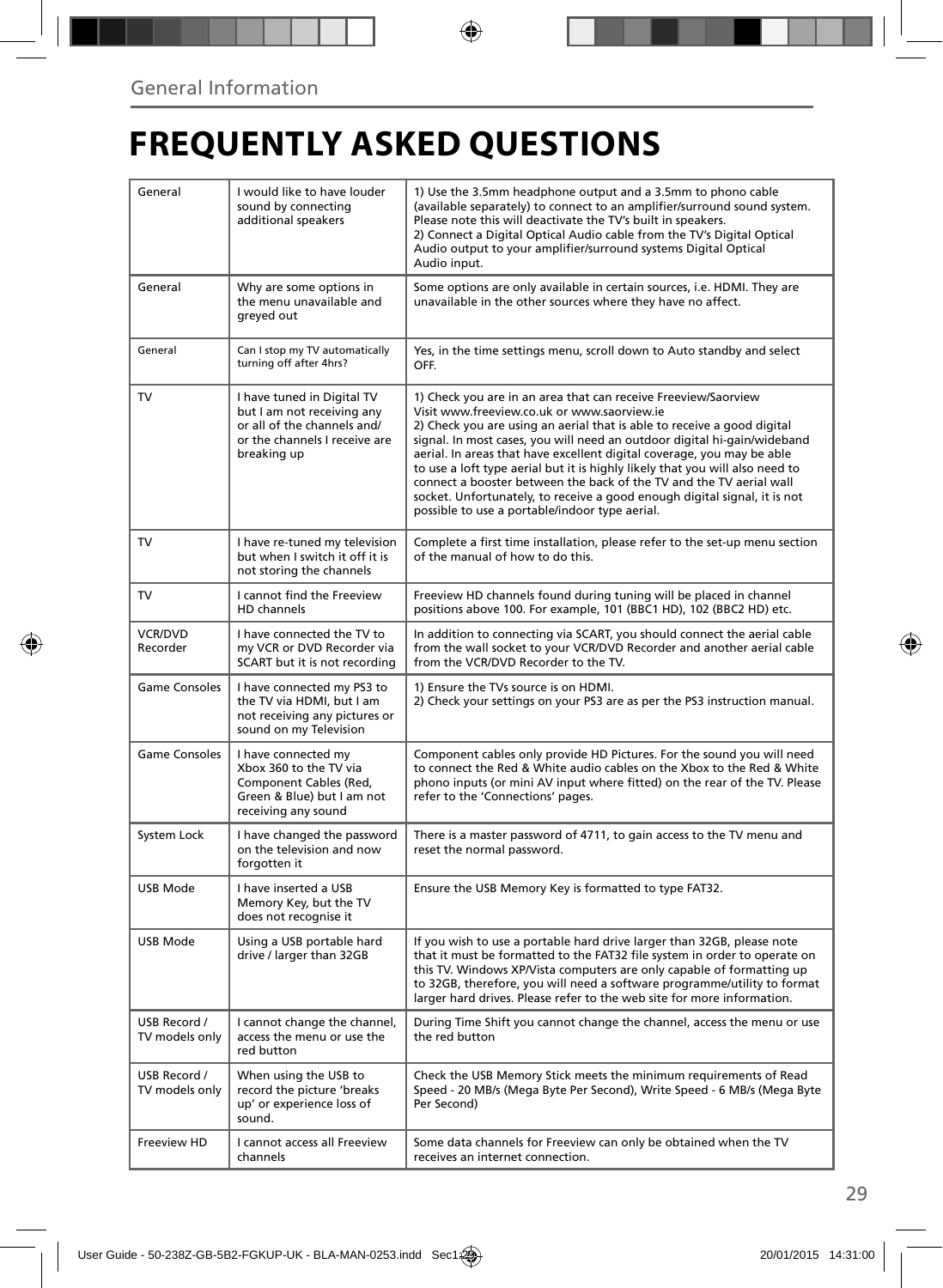# **TECHNICAL SPECIFICATION**

### **Product fiche**

| <b>Supplier</b>                                                                                                                                                                                                  | <b>Blaupunkt</b>     |  |  |  |
|------------------------------------------------------------------------------------------------------------------------------------------------------------------------------------------------------------------|----------------------|--|--|--|
| <b>Model ID</b>                                                                                                                                                                                                  | 50/238Z-GB-5B2-FGKUP |  |  |  |
| Energy effiency class                                                                                                                                                                                            | $A++$                |  |  |  |
| Visible screen size (diagonal)                                                                                                                                                                                   | 127 cm / 50 inches   |  |  |  |
| On mode model average power consumption                                                                                                                                                                          | 49 W                 |  |  |  |
| Annual energy consumption *1                                                                                                                                                                                     | 72 kWh               |  |  |  |
| Standby power consumption *2                                                                                                                                                                                     | < 0.5 W              |  |  |  |
| Off mode power consumption                                                                                                                                                                                       | 0 <sub>W</sub>       |  |  |  |
| Screen resolution                                                                                                                                                                                                | 1920 (H) x 1080 (V)  |  |  |  |
| *1: Energy consumption XYZ kWh per year, based on the power consumption of the television<br>operating 4 hours per day for 365 days. The actual energy consumption will depend on how the<br>television is used. |                      |  |  |  |

\*2: When the TV is turned off with the remote control/standby button and no function is active.

### **Additional Technical Information**

| <b>RF</b>                       | 75 ohm Antenna / Analog / DVB                                                                                                                                                     |  |  |
|---------------------------------|-----------------------------------------------------------------------------------------------------------------------------------------------------------------------------------|--|--|
| Inputs                          | 3 x HDMI, 1 x USB, 1 x Component/YPbPr,<br>1 x Mini Composite/Video & L/R Audio shared for<br>Composite/Video & Component/YPbPr,<br>1 x VGA/PC, 1 x 3.5mm jack for PC audio input |  |  |
| Sound Outputs                   | 1 x 3.5mm Headphone/Audio out, 1 x Digital Optical Audio<br>Out                                                                                                                   |  |  |
| Speaker / Amplifier Watts (RMS) | $2 \times 10 / 2 \times 8$                                                                                                                                                        |  |  |
| Voltage and power consumption   | 110-240y 50 / 60Hz<br>49 / 70 / 90 W (ecomode/standard/max)<br>(<0,5W in Standby)<br>(0W in OFF mode)                                                                             |  |  |
| Dimensions including stand (mm) | 1122W x 715H x 323D                                                                                                                                                               |  |  |
| Net weight (Kgs)                | 16.6                                                                                                                                                                              |  |  |
| <b>Wall Mounting</b>            | VESA 300 x 200 (mm)                                                                                                                                                               |  |  |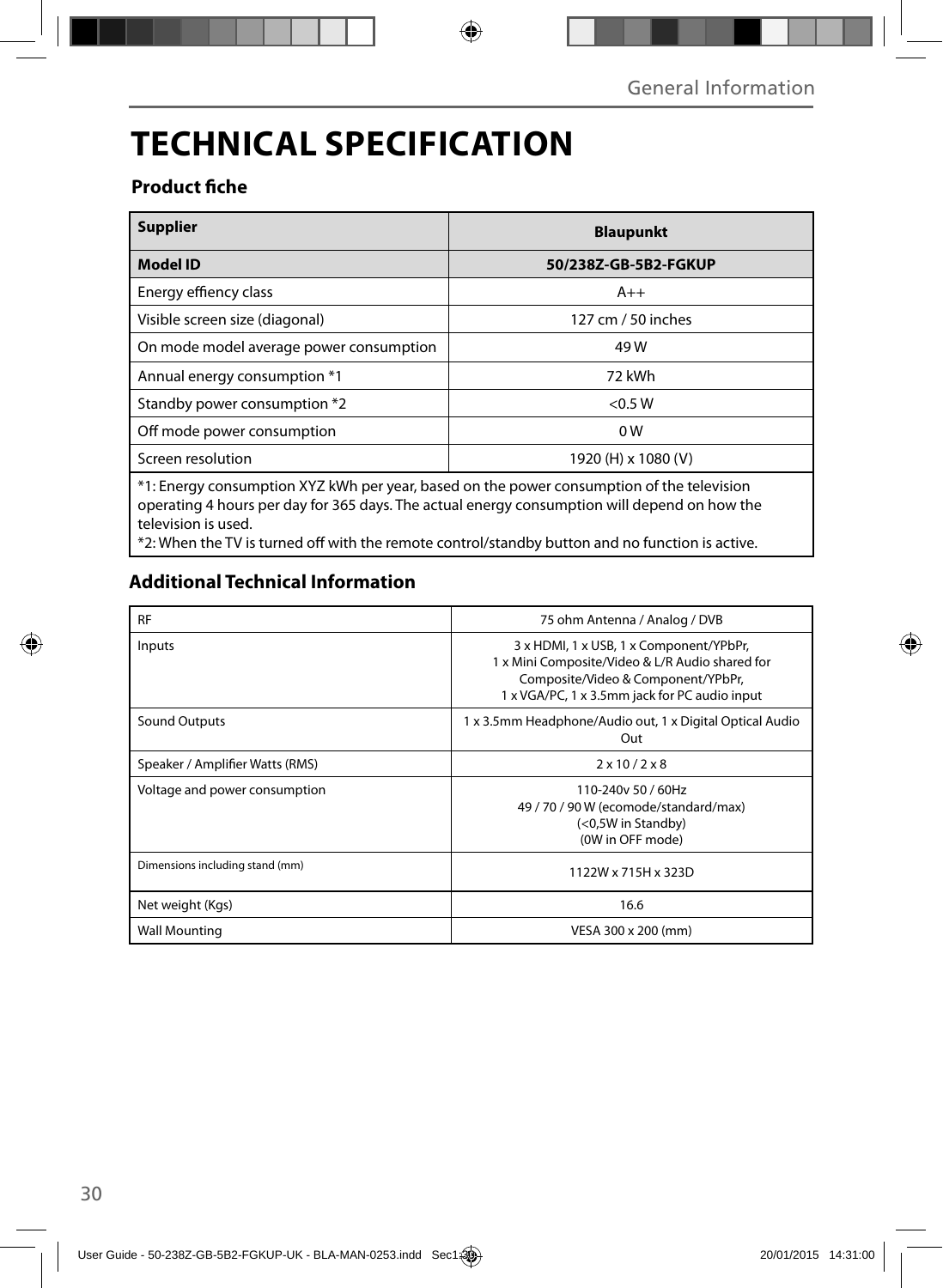## **TECHNICAL SPECIFICATION**

### **Compatible files in USB Mode**

|       |                               | Video Decoder           | Remark                            |                                                         |  |
|-------|-------------------------------|-------------------------|-----------------------------------|---------------------------------------------------------|--|
| Media | File Ext.                     | Video<br>Audio          |                                   |                                                         |  |
|       | .mpg/.mpeg                    | MPEG-1, MPEG-2          |                                   |                                                         |  |
|       | /.dat                         |                         |                                   |                                                         |  |
|       | $(ts/\text{trp}/t)$ .<br>m2ts | MPEG-2, H.264, VC1, AVS |                                   | Max Solution:<br>1920×1080<br>Max Data Rate:<br>40 Mbps |  |
|       | .vob                          | MPEG-2                  |                                   |                                                         |  |
|       | .mp4                          | MPEG-4, Xvid, H.264     | MP3, WMA, AAC,                    |                                                         |  |
|       | .rm/.rmvb                     | Rm codec                | LPCM, DTS(DMP)                    |                                                         |  |
|       | .mkv                          | MPEG-1, MPEG-2, MPEG-4, | IMA-aDPCM/MS-A                    |                                                         |  |
| Movie |                               | H.264                   | DPCM,LBR(cook),                   |                                                         |  |
|       |                               | MPEG-2, MPEG-4,         | G711A/mu-law                      |                                                         |  |
|       | .avi                          | Xvid, H.264             |                                   |                                                         |  |
|       |                               |                         |                                   | Max Solution:<br>$640\times480$                         |  |
|       | Motion JPEG                   | <b>JPEG</b>             |                                   | Max Data Rate:<br>10 Mbps                               |  |
|       | .asf, wmv                     | VC <sub>1</sub>         |                                   |                                                         |  |
|       | .flv/.swf                     | H.264, AVC, Sorenson    |                                   | Max Solution:<br>1920×1080<br>Max Data Rate:            |  |
|       |                               | H.263                   |                                   | 40 Mbps                                                 |  |
|       | mp3                           |                         | MPEG1/2 (Layer1<br>Layer2 Layer3) | Sample<br>Rate: 16KHz~48KHz<br>BitRate:<br>32K~448Kbps  |  |
|       | .wma/.asf                     |                         |                                   | BitRate:<br>128Kbps~320Kbps                             |  |
|       |                               |                         | <b>WMA</b>                        | :8KHz-48KHz<br>Sampling rate                            |  |
| Music |                               |                         | WMA pro                           | BitRate:<br>< 768Kbps                                   |  |
|       |                               |                         |                                   | Sampling rate<br>$: -96KHz$                             |  |
|       | .ogg                          | $-$                     | OGG                               | Sample Rate:<br>$-48K$ Hz                               |  |
|       | .m4a/aac                      |                         | AAC HEAAC                         | 8K~48KHz<br>Sample Rate:                                |  |
|       |                               |                         |                                   | <b>Bit Rate:</b><br>24K~384Kbps                         |  |
|       | .jpg/                         | Progressive JPEG        | Max Resolution:<br>1024×768       |                                                         |  |
|       | .jpeg                         | <b>Baseline JPEG</b>    |                                   | Max Resolution:                                         |  |
|       |                               |                         |                                   | $1920\times8\times1088\times8$                          |  |
| Photo | .bmp                          | <b>BMP</b>              |                                   | Max Resolution:                                         |  |
|       |                               |                         |                                   | 9600×6400                                               |  |
|       |                               | Non-Interlaced          |                                   | Max Resolution:                                         |  |
|       | .png                          |                         |                                   | 9600×6400                                               |  |
|       |                               | Interlaced              | Max Resolution:<br>1200×800       |                                                         |  |